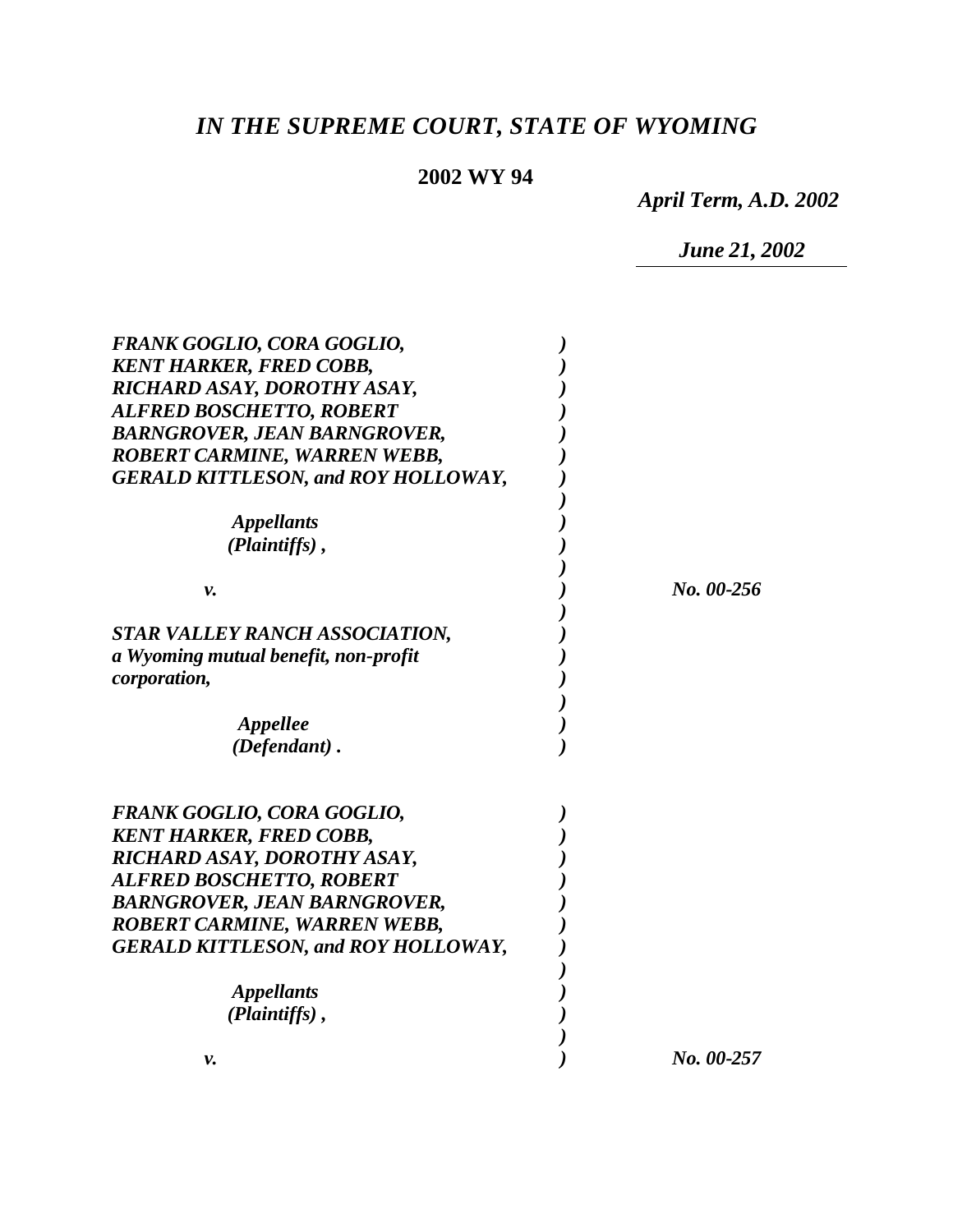| STAR VALLEY RANCH ASSOCIATION,       |  |
|--------------------------------------|--|
| a Wyoming mutual benefit, non-profit |  |
| corporation,                         |  |
|                                      |  |
| Appellee                             |  |
| $(Defendant)$ .                      |  |

## *Appeal from the District Court of Lincoln County* **The Honorable John D. Troughton, Judge**

#### *Representing Appellants:*

Robert J. Logan of Law Offices of Robert J. Logan, San Jose, CA. Argument by Mr. Logan.

#### *Representing Appellee:*

Sean P. Durrant of Palmerlee & Durrant LLC, Buffalo, WY. Argument by Mr. Durrant.

Before **LEHMAN, C.J.,** and **GOLDEN, HILL, KITE,** and **VOIGT, JJ.**

**NOTICE:** *This opinion is subject to formal revision before publication in Pacific Reporter Third. Readers are requested to notify the Clerk of the Supreme Court, Supreme Court Building, Cheyenne, Wyoming 82002 of any typographical or other formal errors in order that corrections may be made before final publication in the permanent volume.*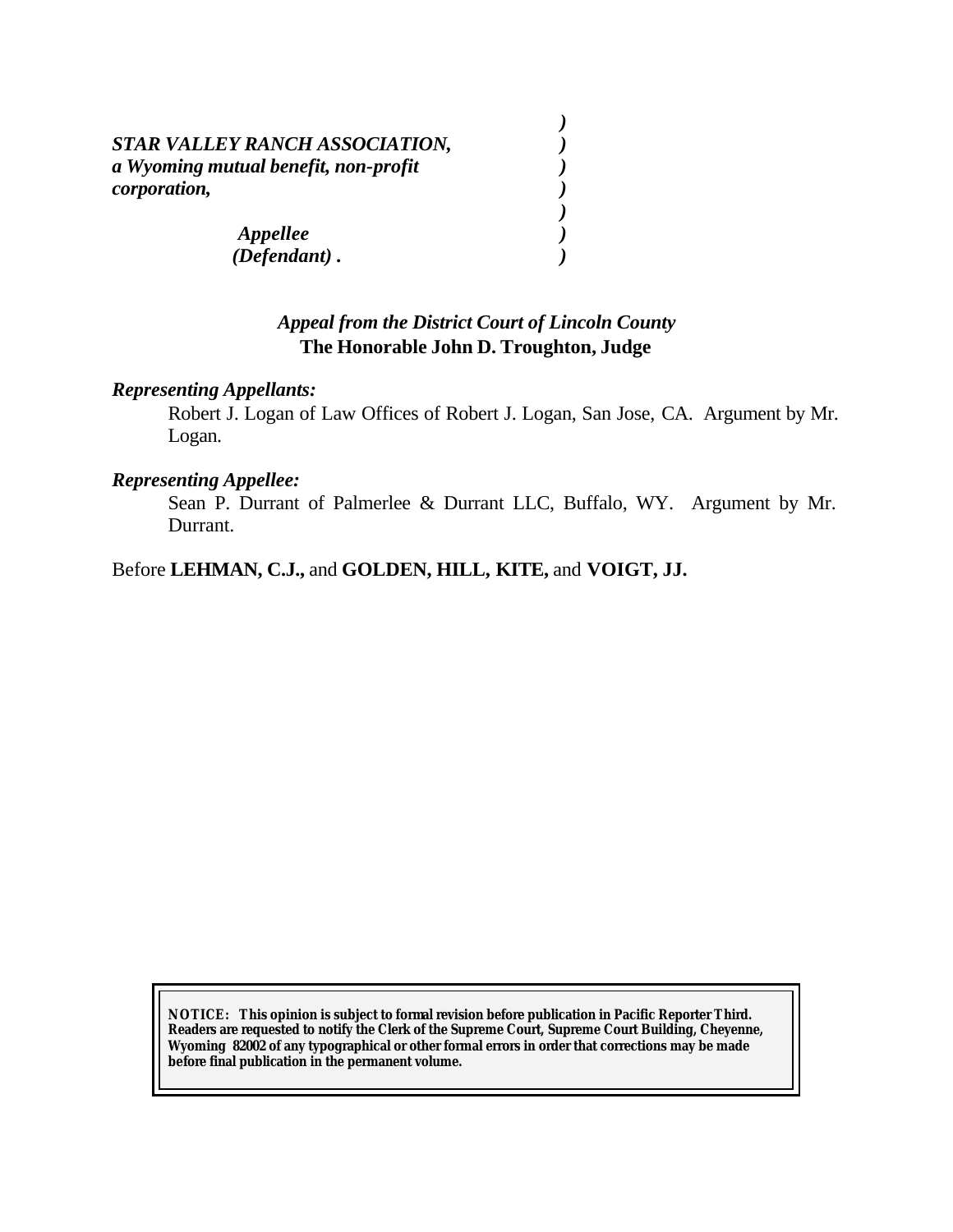## **LEHMAN, Chief Justice.**

[¶1] Appellant homeowners Goglio et al. (homeowners) are residential lot owners in Star Valley Ranch, a recreational subdivision in Lincoln County, and members of the Star Valley Ranch Association. The consolidated appeal they present to this court is comprised of two cases. In case number 00-256, appellant homeowners sought a declaratory judgment that the culinary water use fee imposed upon them by appellee Star Valley Ranch Association (Association), a non-profit corporation, was a violation of the recorded Declaration of Covenants, Conditions and Restrictions (DCCRs) that govern the relationship between these parties. The district court granted summary judgment for the Association determining that the DCCRs, articles of incorporation, by-laws, and applicable Wyoming statutes authorize the imposition of the fee in question. Having herein determined that the governing documents do not authorize the imposition of such a fee absent an affirmative vote by two-thirds of the members of the Association, we reverse the judgment of the district court.

[¶2] In case no. 00-257, appellant homeowners seek reversal of the district court's order purportedly granting W.R.C.P. 11 sanctions to appellants. While we agree that the district court's order is unusual, we construe it essentially as a denial of requested sanctions and, as such, not an abuse of discretion and thus affirm.

[¶3] Affirmed in part, reversed in part, and remanded.

## *ISSUES*

[¶4] Case number 00-256 presents the following issues for review:

1. Whether Star Valley Ranch Association, a Wyoming mutual benefit non-profit corporation (the "Association") should have been barred by res judicata or collateral estoppel from levying the culinary water use fee.

2. Whether Appellee corporation had the authority to impose a culinary water use fee upon those Appellant lot owners whose homes were hooked into and using the corporation's water system.

Case number 00-257 presents these issues:

1. Whether the district court abused its discretion in issuing the W.R.C.P. 11 sanction order.

2. Whether Appellant Logan's due process rights were violated when sanctions were ordered against him.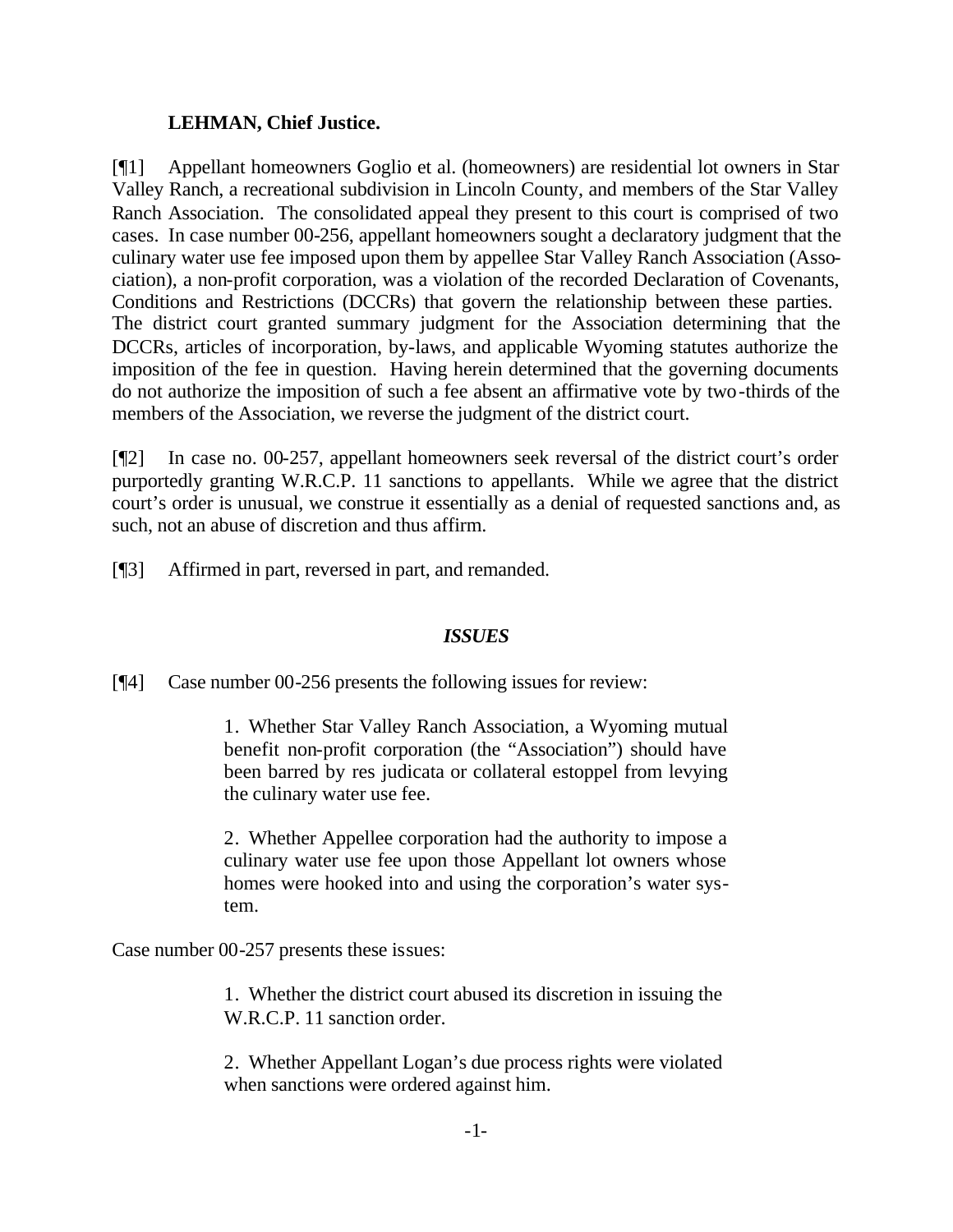## *FACTS AND PROCEDURAL HISTORY*

[¶5] In the early 1970s, the developer Leisure Valley began selling lots in Star Valley Ranch, a rural recreational subdivision in Lincoln County. Star Valley Ranch consists of 2,050 residential lots plus amenities such as swimming pools, golf courses, tennis courts, hiking trails, a bar, and a restaurant. The DCCRs were adopted to make the lots more attractive to potential buyers and to maintain property values. Leisure Valley organized the Association as a nonprofit corporation for the benefit of the lot owners to enforce the DCCRs and to own, manage, and maintain the common area, which consists of the property acquired by the Association for the common use and enjoyment of the members. All lot owners in Star Valley Ranch are automatically members of the Association.

[¶6] On October 4, 1995, the district court in the third judicial district issued an order resolving a case captioned *Goglio et al. v. Star Valley Ranch Ass'n,* case number 9367 (*Goglio I*). *Goglio I* involved the imposition of a "homeowner's fee" by the Association on some of its members. The court determined that the imposition of the "homeowner's fee" by the Association was unenforceable as beyond the authority granted to it by the recorded DCCRs. The court reached its conclusion by finding that the fee at issue was an assessment in excess of the maximum annual assessment allowed under the DCCRs and that the Association had not obtained the requisite membership approval before the imposition of the fee. The Association did not appeal the district court's order in *Goglio I.* 

[¶7] On June 28, 1997, the Association held a special election seeking membership approval for a special assessment to fund, among other things, the acquisition of water lines and the replacement of water lines pursuant to an agreement with the developer, Leisure Valley.<sup>1</sup> The membership did not approve the special assessment. On November 14, 1998, the Association held a second special election seeking membership approval for a special assessment, the purpose of which included funds for the acquisition of water lines and the replacement of water lines. Again, the membership did not approve the special assessment.

[¶8] Thereafter, on April 29, 1999, the Association Board adopted Resolution No. 2 which levied a \$180 annual fee on all property owners who used the culinary water system.<sup>2</sup> The Resolution was sent to homeowners with an attached cover letter dated May 3, 1999. The letter read that the board had been studying the issue for some time and "[u]pon completion of this thorough study, which included favorable opinions from two different law firms, the use fees were enacted and are effective immediately." The letter further read that funds

<sup>1</sup> Portions of this agreement were the subject of previous litigation ultimately decided by this court in *Arychuk v. Star Valley Ass'n,* 997 P.2d 472 (Wyo. 2000). The *Arychuk* decision was pending throughout the course of the proceedings in the instant case and was issued by this court on February 28, 2000.

 $2^{2}$  The resolution also imposed a \$30 annual fee on those members who wished to use the Association garbage depot system. This fee is not herein at issue.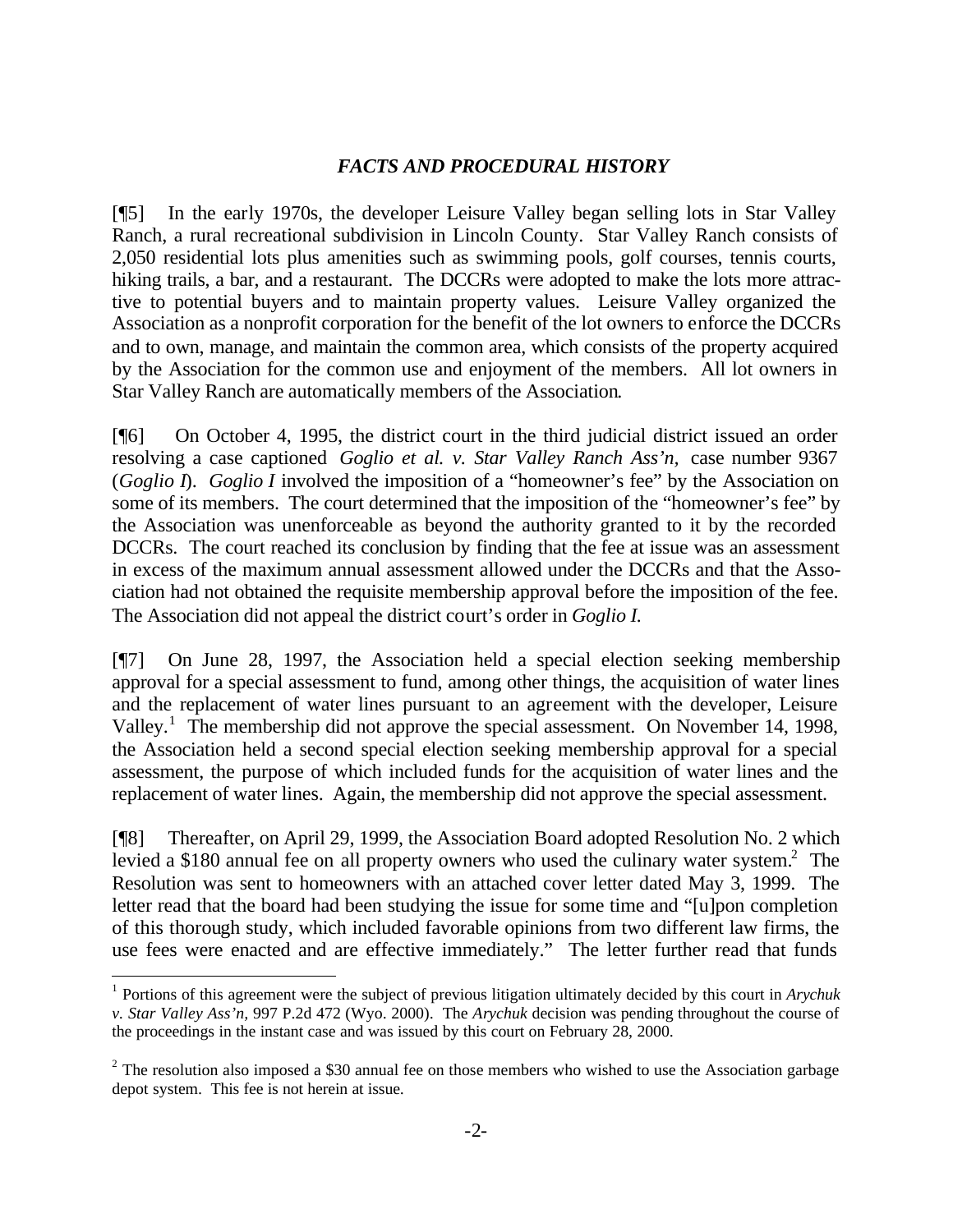collected "will be used to help provide and maintain these services." The Resolution provided that homeowners who did not pay the culinary water fee would be disconnected from the system.

[¶9] Subsequently, some of the appellant homeowners sent letters to the Association Board of Directors seeking information regarding the culinary water use fee. Generally, they requested information on the Board's authority for imposition of the fee, asked how this fee differed from the fee found unenforceable in *Goglio I,* asked for more specificity regarding the purpose and use of the fee, and requested information regarding the legal opinions referred to in the Board's letter of May 3, 1999. According to their affidavits and attachments, many of the homeowners never received a response from the Board, others received responses which declined to discuss the legal opinions given to the Board or to further answer the homeowners' queries.

[¶10] On June 30, 1999, the homeowners filed a petition for declaratory judgment seeking a determination by the district court that the imposition of the culinary water use fee was beyond the authority granted to the Association Board under the DCCRs or barred under the doctrine of res judicata pursuant to the holding of *Goglio I*. On August 24, 1999, the Association moved to dismiss the petition alleging that *Goglio I* was wrongly decided because it relied in part on a repealed statute. It is the allegations in this motion that gave rise to the district court's sanction order of July 19, 2000, and form the grounds for case number 00-257 in this consolidated appeal.

[¶11] On September 21, 1999, appellants moved for summary judgment. On June 22, 2000, after supplemental briefing by the parties, the district court treated appellee's motion to dismiss as a converted motion for summary judgment pursuant to W.R.C.P. 12(c) and granted summary judgment to the Association and denied summary judgment to the homeowners. The court decided that the culinary water use fee was different from the fee at issue in *Goglio I* and thus not barred by the doctrine of res judicata. It also concluded that the DCCRs, articles of incorporation, and Wyoming statutes authorized the Association Board to impose the culinary water use fee. This timely appeal followed.

## *STANDARD OF REVIEW*

[¶12] When this court reviews a grant of summary judgment entered in response to a petition for declaratory judgment, we invoke our usual standard for review of summary judgments. *Fontaine v. Board of County Comm'rs*, 4 P.3d 890, 892 (Wyo. 2000); *Board of County Comm'rs v. Geringer*, 941 P.2d 742, 745 (Wyo. 1997); *Kunard v. Enron Oil & Gas Co*., 869 P.2d 132, 134 (Wyo. 1994). The summary judgment can be sustained only when no genuine issues of material fact are present and the moving party is entitled to judgment as a matter of law. W.R.C.P. 56(c); *Fontaine*, 4 P.3d at 892; *Kirby v. NMC/Continue Care*, 993 P.2d 951, 952 (Wyo. 1999); *Selby v. Conquistador Apartments*, *Ltd*., 990 P.2d 491, 494 (Wyo. 1999); *Roberts v. Klinkosh*, 986 P.2d 153, 155 (Wyo. 1999). In this instance, there is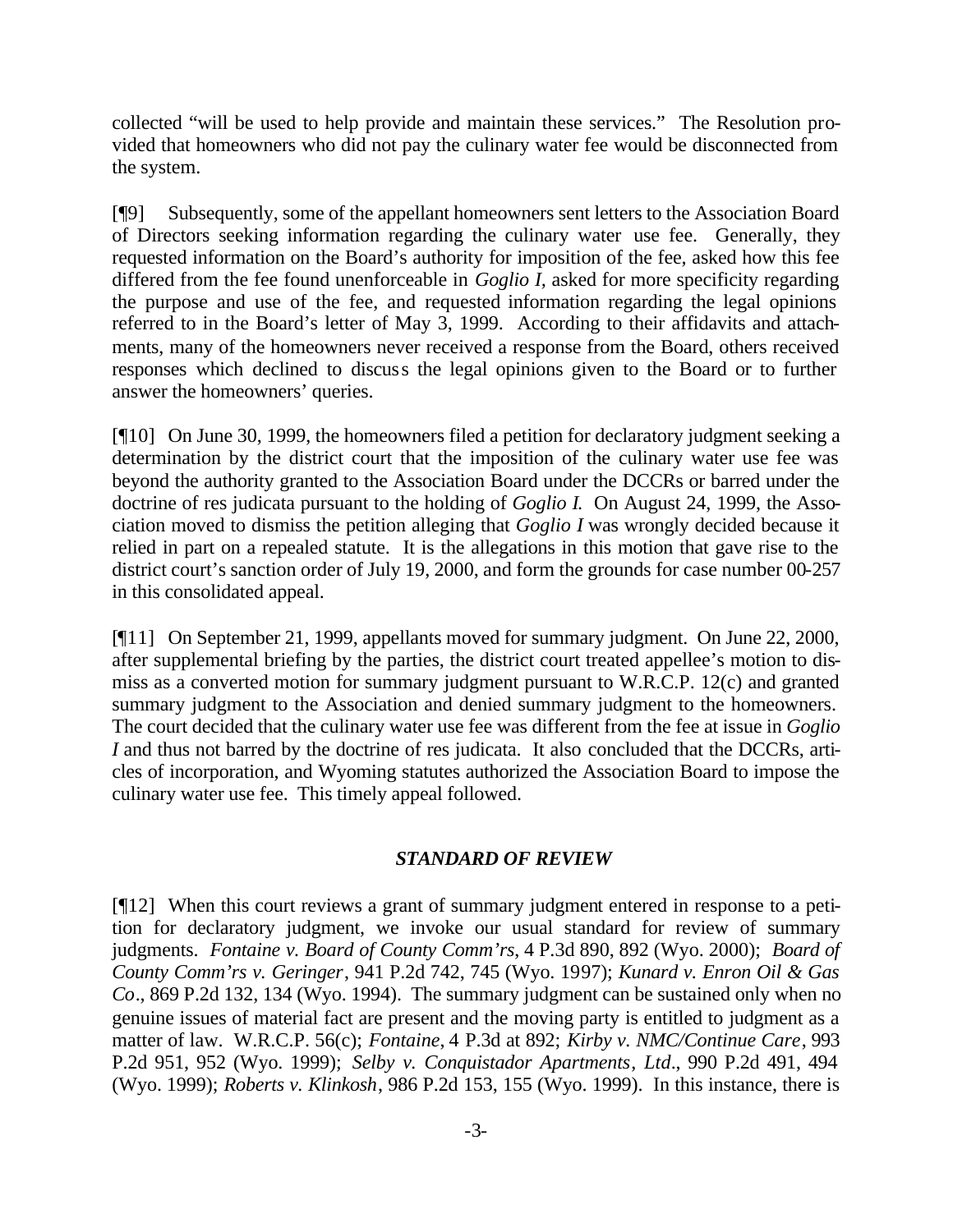no contention that any genuine issue of material fact exists, and our concern is strictly with the application of the law. The interpretation and construction of contracts is a matter of law for the courts. *Reed v. Miles Land and Livestock Co.,* 2001 WY 16, ¶10, 18 P.3d 1161, ¶10 (Wyo. 2001); *Mathis v. Wendling*, 962 P.2d 160, 163-64 (Wyo. 1998). We review a grant of summary judgment deciding a question of law *de novo* and afford no deference to the district court's ruling. *Hirschfield v. Board of County Comm'rs*, 944 P.2d 1139, 1141 (Wyo. 1997).

#### *DISCUSSION*

#### *Case number 00-256*

[¶13] The district court determined that the Board's actions were not barred by the doctrines of res judicata or collateral estoppel premised upon its earlier holding in *Goglio I.* The district court reasoned that the culinary water use fee at issue in the instant case is a "use" fee and was thus different from the homeowner's "service" fee litigated in *Goglio I.* Accordingly, it declined to apply the principles of res judicata to the current controversy. However, we think that the district court's decision letter from *Goglio I* more accurately describes the holding and the scope of the issues at controversy in the earlier case:

#### UNDERLYING ISSUE

The controversy concerning the homeowners fee is a controversy concerning the power and authority of the Homeowners Association; and the controversy proposes a central question: Can the Association establish, collect or otherwise enforce a fee or charge against a member of the association without the member's express or implied consent and agreement?

The answer is obvious: No, the Association cannot collect or otherwise enforce a fee or charge against a member of the association, unless the member, expressly or impliedly, consents and agrees to the charge.

[¶14] Appellants correctly point out that the Association Board relies on no new authority beyond that argued or capable of being argued in the earlier litigation for its current contention that it has the authority to impose the culinary water use fee. We thoroughly articulated our jurisprudence on the subject of res judicata in *CLS v. CLJ,* 693 P.2d 774, 775-76 (Wyo. 1985):

> The doctrine of res judicata is that a judgment, decided upon the merits by a court with jurisdiction, is conclusive of that cause of action and facts or issues litigated, both to the parties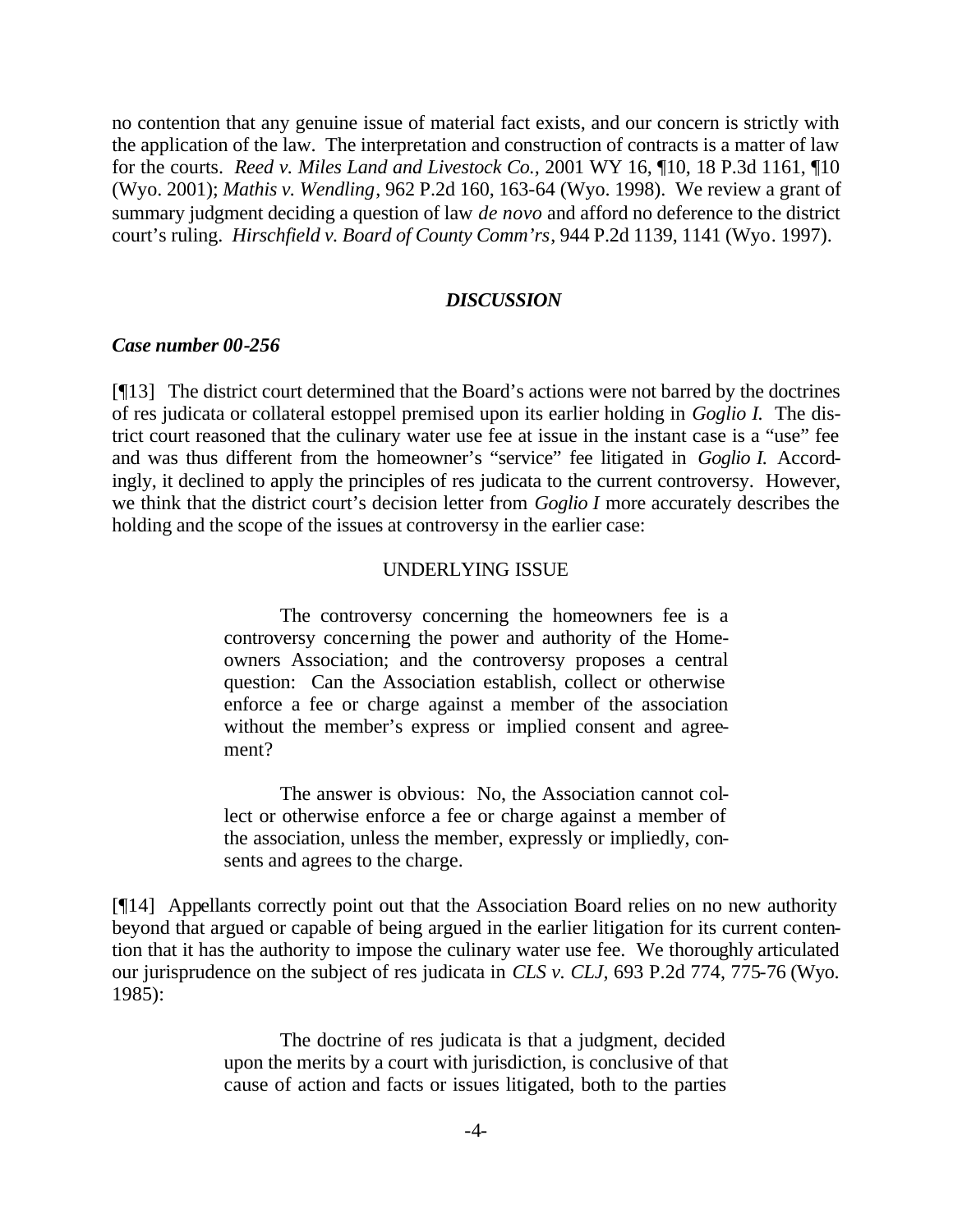and their privies in any other action in the same or different court of concurrent jurisdiction on the same issues. 46 Am.Jur.2d Judgments § 394.

> "Res judicata is the term applied to the rule that a final judgment rendered by a court of competent jurisdiction on the merits is conclusive as to the rights of the parties and their privies; and, as to them, it constitutes an absolute bar to a subsequent action involving the same claim, demand, or cause of action." *Barrett v. Town of Guernsey*, Wyo., 652 P.2d 395, 398 (1982).

Res judicata is a rule of universal law which pervades every well-regulated system of jurisprudence. *Rubeling v. Rubeling*, Wyo., 406 P.2d 283 (1965). A final, valid determination on the merits of a case is conclusive on the parties and those matters adjudicated. *Roush v. Roush*, Wyo., 589 P.2d 841 (1979).

In cases involving identical parties, capacity of parties, cause of actions, and subject matter, a decision in the first case bars relief in the second case. *United Nuclear Corp. v. General Atomic Co.,* 98 N.M. 633, 651 P.2d 1277 (1982). The criteria involved in res judicata are: (1) identity in parties; (2) identity in subject matter; (3) the issues are the same and relate to the subject matter; (4) the capacities of the persons are identical in reference to both the subject matter and the issues between them. *Fox v. 7L Bar Ranch Co.*, Mont., 645 P.2d 929 (1982). See, *Kumberg v. Kumberg*, 232 Kan. 692, 659 P.2d 823 (1983). A policy reason for res judicata is that each litigant shall be limited to one opportunity to try his case on the merits. *Santos v. State, Dept. of Transp*., *Kauai Division*, 64 Haw. 648, 646 P.2d 962 (1982).

> "The principle of res judicata fosters reliance on judicial action, and tends to eliminate vexation and expense to the parties, wasted use of judicial machinery and the possibility of inconsistent results." Developments in the Law, Res Judicata, 65 Harvard L.Rev. 820 (1952). See also, *Delgue v. Curutchet*, Wyo., 677 P.2d 208 (1984).

We think the district court's reasoning was erroneous because it decided the issue of res judicata simply by determining that the home service fee at issue in *Goglio I* and the culinary water use fee in the instant case were "obviously different." It reached its result by concluding that the original fee was a charge to provide security, trash removal, dust control,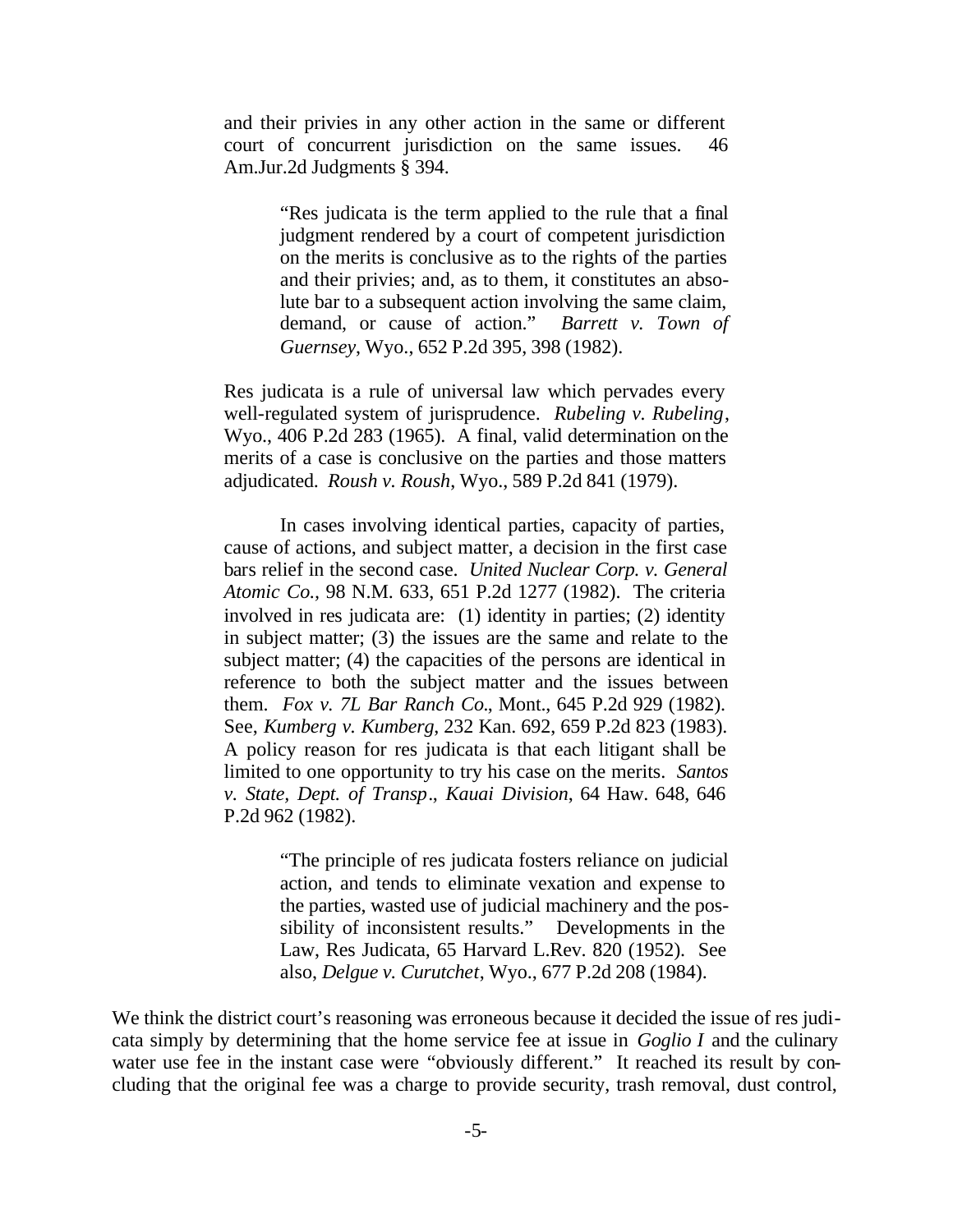snow removal, road and *water service maintenance***,** while the culinary water use fee is a charge for use of the water system owned by the corporation. However, we think this foregoing analysis puts undue focus on the charges themselves, their labels, and their purported uses, rather than more fittingly focusing on the subject of the previous litigation and the scope of the district court's holding in *Goglio I* as compared to the subject and the issues which comprise the current litigation.

[¶15] At its core, *Goglio I* decided the power and authority of the Association to collect and enforce assessments and fees upon its members. The decision was grounded upon a judicial construction of the parties' contract, i.e. the DCCRs and other governing documents, as well as applicable statutes. This construction of the parties' contract was not appealed. Accordingly, it should be given res judicata effect in the instant controversy. "An adjudication as to the construction or validity of an instrument is res judicata when there is an issue in another action between the same parties, although the immediate subject matter of the two actions is different." 46 Am.Jur.2d *Judgments* § 552 (1994). Moreover, water maintenance fees were explicitly at issue in the previous case and again are the subject matter currently on appeal. We see no legal distinction between a "homeowner's service fee" which includes a charge for water maintenance and a "culinary water use fee" to be used for the maintenance of the water system, sufficient to override the application of res judicata in the instant case.

[¶16] In addition, we disagree with the Association's argument that *Goglio I* was wrongly decided and, more importantly, reject its contention that error in the first judgment would necessarily preclude our application of res judicata to the current case. This court has long held that "[r]es judicata is not, as a general rule, defeated by error in the initial judgment." *See Price v. Bonnifield*, 2 Wyo. 80, 86 (1879); *Cermak v. Great West Cas. Co.,* 2 P.3d 1047, 1054 (Wyo. 2000).<sup>3</sup> Nevertheless, because the parties before us continue to be bound to one another by a contractual relationship, in an attempt to forestall further litigation, we will herein address on the merits their arguments regarding the imposition of assessments and fees and render a dispositive construction of the applicable controlling documents and statutes.

[¶17] The central issue before us is the scope of power and authority granted to the Association to levy assessments and fees from the members of Star Valley Ranch and the source(s) of that authority. Stated alternatively, to what imposition of assessments and fees have the members given their express consent. The parties essentially disagree with regard to the construction and interaction of pertinent language found in the DCCRs, Association by-laws, articles of incorporation, and the Wyoming Non-Profit Corporation Act codified in Wyoming

<sup>&</sup>lt;sup>3</sup> Appellees contend that the *Goglio I* district court relied upon a repealed statute in reaching its decision that the Association did not have the authority to impose a homeowner's service fee on its members. Wyo. Stat. Ann. § 17-6-103, repealed effective January 1, 1993, and replaced by Wyo. Stat. Ann. § 17-19-302. We disagree with the proposition that these statutes were the "fundamental underpinning of the Summary Judgment" in *Goglio I.* Rather, the court's construction of the DCCRs, bylaws, and articles of incorporation was the fundamental underpinning of the earlier case.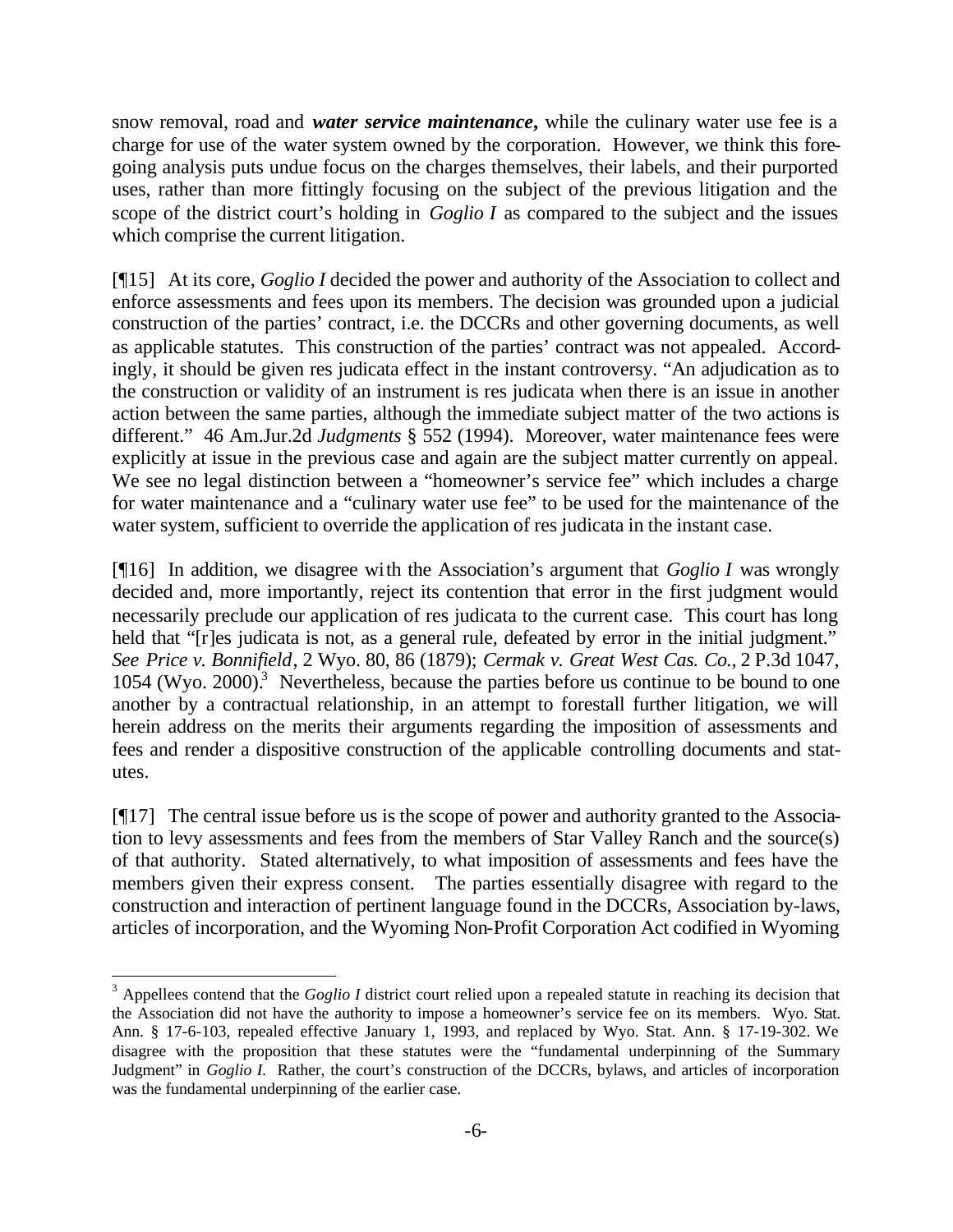Statutes §§ 17-19-101 *et seq.* We think the following commentary accurately articulates the general functions and interdependence of the various documents:

> Homeowners associations serve three primary functions: levying and collecting assessments; managing and maintaining common property for the benefit of residents; and enforcing covenants that govern developments. They derive authority to carry out these functions from several documents, including the declaration of covenants, conditions, and restrictions (CC&Rs), the association's bylaws and articles of incorporation, and the deeds to the property within a development.

> The CC&Rs for the subdivision are of primary importance in the establishment of a homeowners association. The declaration generally establishes the covenants by which all owners within the development agree to be bound and the respective obligations of the owners and the association. Developers record the declaration in the land records before any lots are sold. The covenants within the declaration run with the land and bind subsequent property owners. The covenants are reciprocally enforceable agreements among homeowners that regulate anything from the architectural design and use of structures to the number of pets or guests allowed. "Neighborhood uniformity is preserved" by enforcing the covenants.

> Another legal document essential to an association is its bylaws, which establish procedures for the internal government and operation of the association. The bylaws are not always recorded, but may be incorporated by reference in the declaration. Whereas declarations have been likened to an association's constitution, bylaws can be seen as the statutes that detail the day-to-day operations of the association. $[4]$

> After they are formed, but before the title transfer of the common property to the homeowners association, an association usually incorporates. "Incorporation not only provides greater certainty to the association as the fee title holder but also brings to bear the entire body of statutory and case law developed in the jurisdiction's corporate law." In conjunction with the declaration and bylaws, the articles of incorporation establish the

<sup>4</sup> This court has once before addressed application of the Association's by-laws in *Skane v. Star Valley Ranch Ass'n,* 826 P.2d 266 (Wyo. 1992).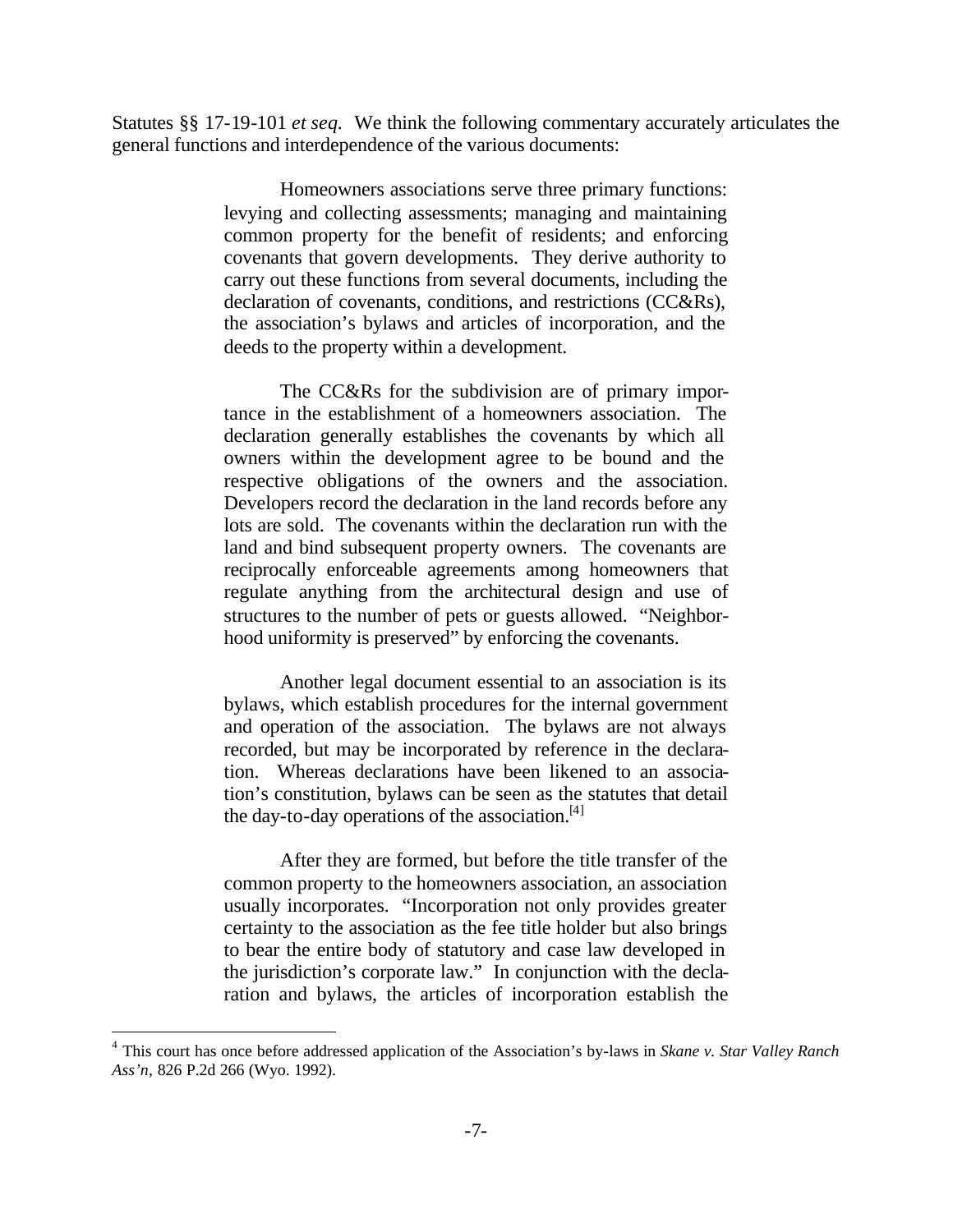general boundaries of the association, including the governing structure, financing, assessment mechanisms, voting and control procedures, and the specification of ownership.

Casey J. Little, *Riss v. Angel: Washington Remodels the Framework for Interpretng Restrictive Covenants,* 73 Wash. L.Rev. 433, 437-38 (1998). *See also* Wayne S. Hyatt, *Condominiums and Home Owner Associations: A Guide to the Development Process* (McGraw-Hill, Inc. 1985).

[¶18] In accordance with the foregoing discussion, we continue to hold that the DCCRs generally determine the power and authority granted to the Star Valley Association by its members. As we said in *Arychuk et al. v. Star Valley Ass'n* when construing the applicable documents:

> Covenants such as the Declaration are contractual in nature, and they are to be interpreted, and we believe enforced, according to principles of contract law. *McLain v. Anderson*, 933 P.2d 468, 474 (Wyo. 1997); *Anderson v. Bommer*, 926 P.2d 959, 961 (Wyo. 1996); *McHuron v. Grand Teton Lodge Co.*, 899 P.2d 38, 40 (Wyo. 1995). As we said in *Sinclair Oil Corp. v. Columbia Cas. Co.*, 682 P.2d 975, 979 (Wyo. 1984):

> > We will not invalidate a contract entered into freely by competent parties on the basis of public policy unless that policy is well settled, unambiguous and not in conflict with another public policy equally or more compelling.

In most circumstances, the Arychuk group could expect that their contractual rights under the Declaration would be honored and enforced.

*Arychuck,* 997 P.2d at 479.

[¶19] In *Arychuk,* it is clear that this court deliberately decided the issue before it on a very narrow basis through reference to Wyo. Stat. Ann. § 17-19-302(a)(i). The case involved a settlement between the Developer and the Association over the conveyance of the culinary water system. We determined that, in that limited instance, any conflict between the general powers authorized to the Association under the Act and the DCCRs would be resolved in favor of the strong public policy which favors settlement of litigation. *Id.* at 479. Appellee again requests that we find within the Wyoming Non-Profit Corporation Act a general grant of authority to the Association explicitly limited by the DCCRs. However, we find no public policy basis for overriding the parties' express agreement and instead will look to the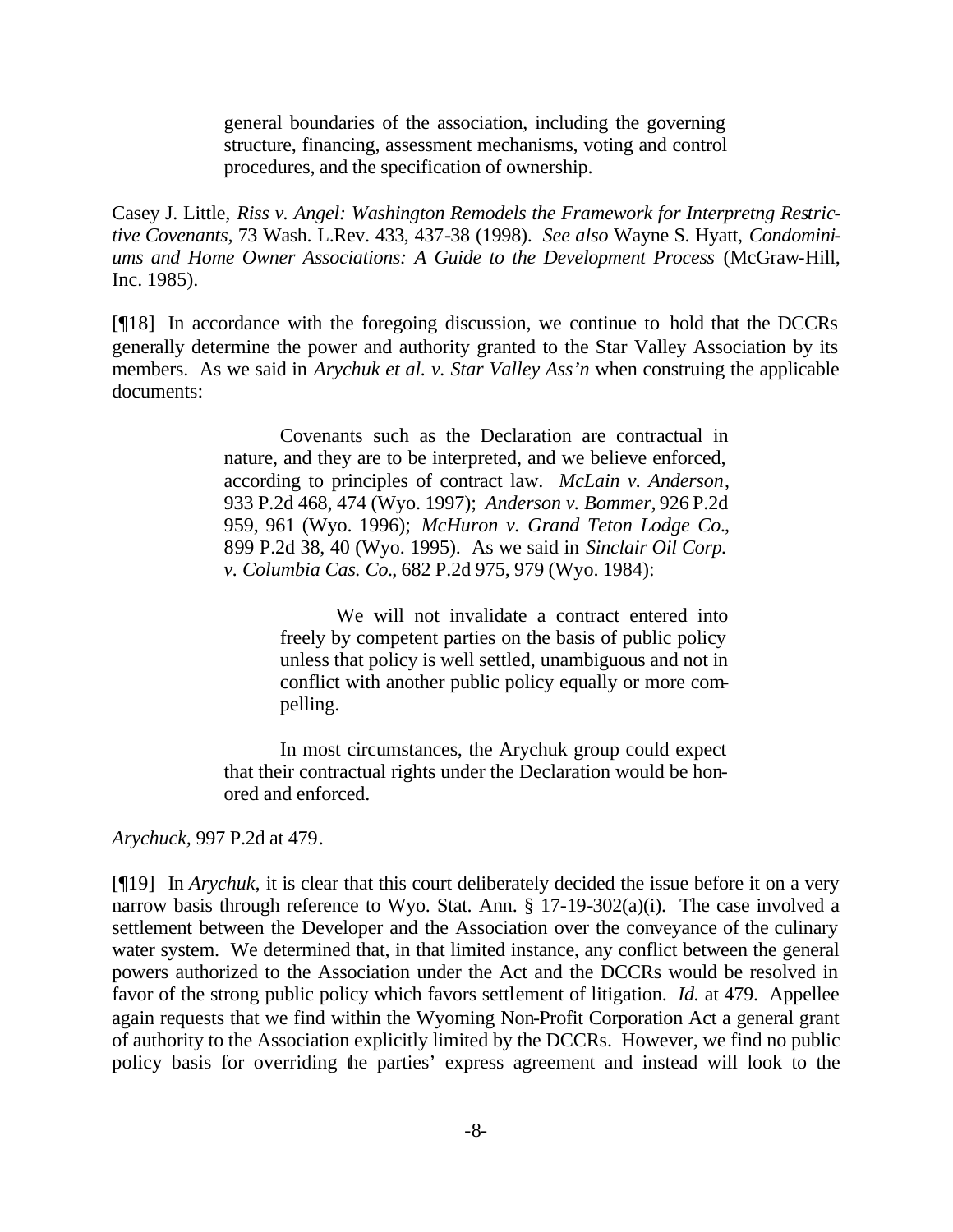DCCRs, by-laws, and articles of incorporation to determine the parties' rights and obligations with regard to the imposition of assessments and fees.

[¶20] In doing so, we conclude that there is no real conflict among the various documents.<sup>5</sup> Much of the language relied upon by the Association, similar to  $\S 17$ -19-302(a)(xiv) of the Act, grants general powers of assessment to the Association. However, when addressing more specifically the manner in which those assessments must be made and the maximum dollar value of the assessments, the following language found within the DCCRs is duplicated in the Association's by-laws, and the by-laws are in turn referenced in the applicable article of incorporation addressing assessments.

[¶21] The pertinent article is set out below:

. . .

#### ARTICLE VI

#### COVENANTS FOR MAINTENANCE ASSESSMENTS

Section 1. Creation of the Lien and Personal Obligation of Assessments. *Each Owner or purchaser of any Lot or parcel shall be deemed to covenant and agree to pay to the Association (1) annual assessments or charges, and (2) special assessments for capital improvements, such assessments to be* 

<sup>5</sup> The Association relies on Wyo. Stat. Ann. § 17-19-302(a)(xiv) (LexisNexis 2001) (emphasis added) which provides:

> (a) *Unless its articles of incorporation provide otherwise,* every corporation has perpetual duration and succession in its corporate name and has the same powers as an individual to do all things necessary or convenient to carry out its affairs including, without limitation, power:

(xiv) To impose dues, assessments, admission and transfer fees upon its members[.]

We think this statute must be read in pari materia with statute § 17-19-613:

#### **Member's liability for dues, assessments and fees.**

A member may become liable to the corporation for dues, assessments or fees as a condition for remaining a member. An article, bylaw or corporate resolution authorizing dues, assessments or fees is not, by itself, sufficient to impose liability without the consent or acquiescence of the member.

We believe in the context of a homeowners association it is clear that the general powers of the non-profit corporation may be limited, not only by the articles of incorporation, as recognized in the statute itself, but, because of the specialized character of the entity, also by the DCCRs and bylaws which comprise the core agreement between the homeowners association and its members.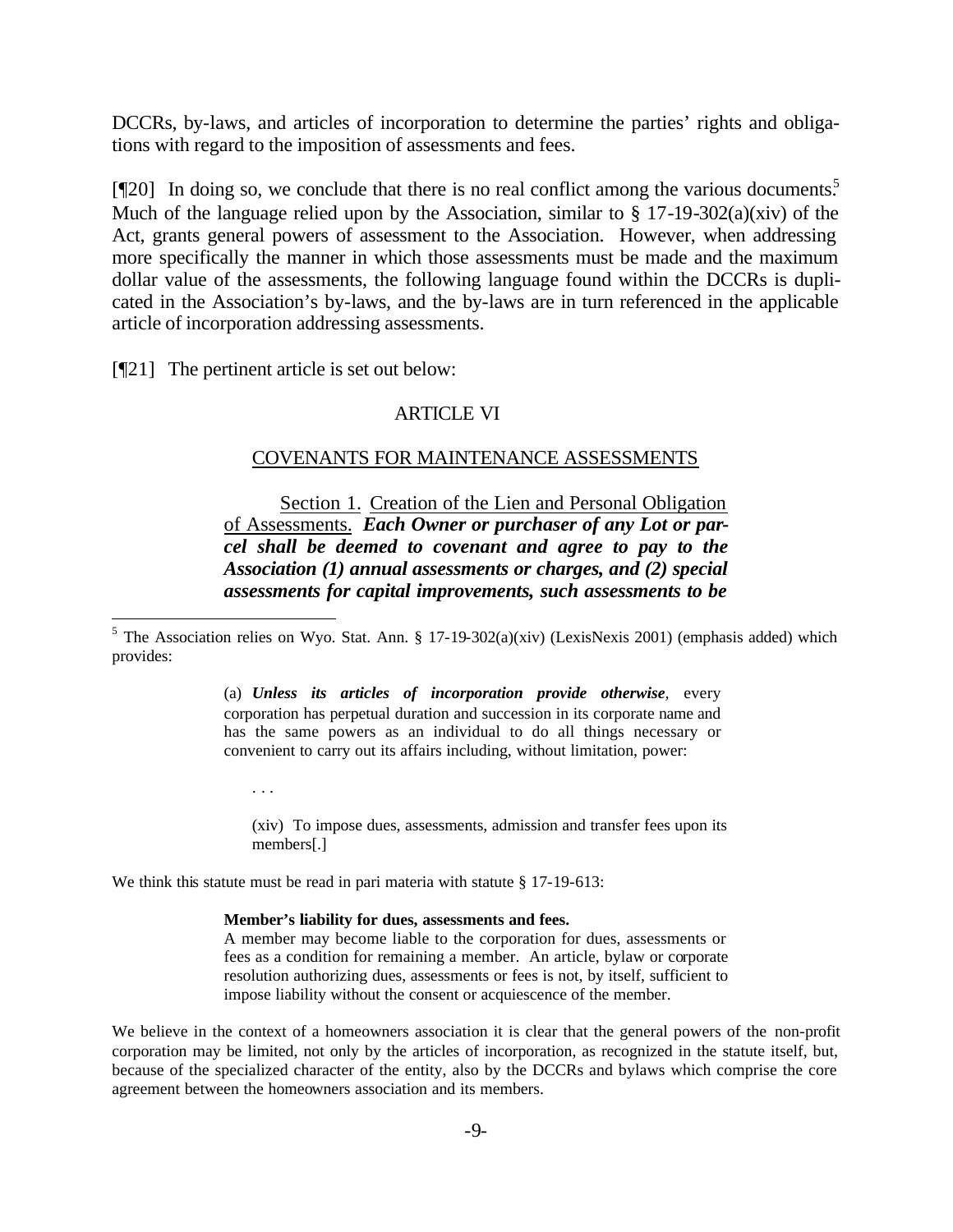*fixed, established, and collected from time to time as hereinafter provided.* The annual and special assessments, together with such interest thereon and costs of collection thereof as hereinafter provided, shall be a charge on the land and shall be a continuing lien upon the property against which such assessment is made when the Association causes to be recorded with the County Recorder of the County of Lincoln a notice of assessment stating the amount of such assessment and such other charges as hereinbelow provided . . .

Section 2. Purpose of Assessments. The assessments levied by the Association shall be used exclusively for the purpose of promoting the recreation, health, safety, and welfare of the Members of the Association, and *in particular for the improvement and maintenance of the services and facilities devoted to this purpose and related to the use and enjoyment of the Common Area.* 

Section 3. Basis and Maximum of Annual Assessments. Until January 1, 1987, the maximum annual assessment shall be Two Hundred Fifty Dollars (\$250) per Lot or parcel.

> (a) Thereafter, the maximum annual assessment may be increased effective January 1 of each year by the Board of Directors, without a vote of the membership, in conformance with the percentage increase, if any, of the Consumer Price Index, United States City Average for All Urban Consumers, as published by the United States Department of Labor for the immediately preceding month of July over such Index for the previous immediately preceding month of July.

> (b) Anything contained herein to the contrary notwithstanding, *the maximum annual assessment may be increased for the next succeeding year above that established by the Consumer Price Index formula by a vote of the members taken within the last quarter of each such year, for each succeeding year, provided that any such change shall have the assent of two-thirds (2/3) of the votes of the Members,* present in person or by proxy, at a meeting duly called for this purpose, written notice of which shall be sent to all Members not less than thirty (30) days, nor more than sixty (60) days, in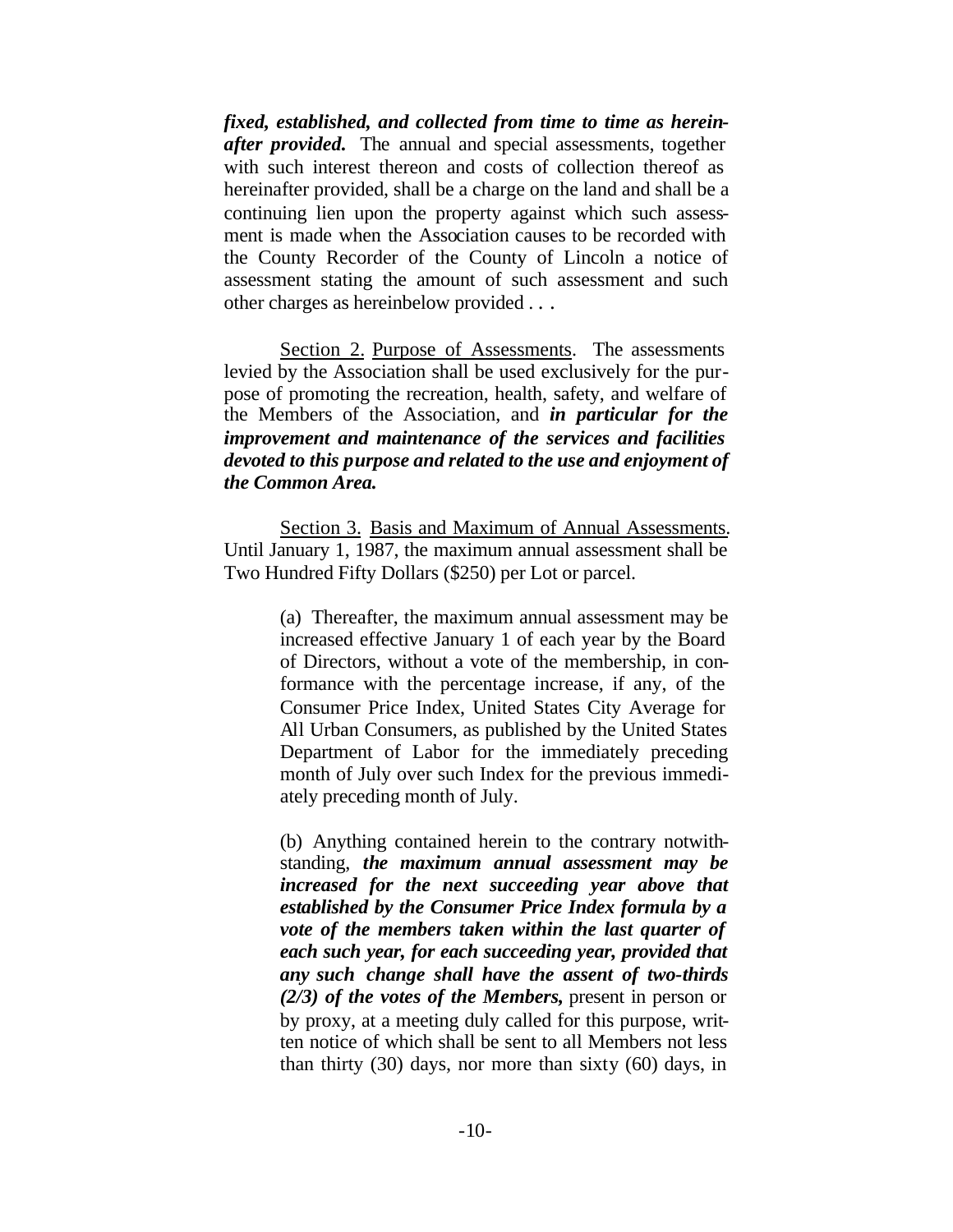advance of the meeting, setting forth the purpose of the meeting.

(c) After consideration of current maintenance costs and future needs of the Association, the Board of Directors shall fix the annual assessment at an amount not in excess of the maximum established for the subject year.

Section 4. Special Assessments for Capital Improvements. In addition to the annual assessments authorized above, the Association may levy, in any assessment year, a special assessment applicable to that year only *for the purpose of defraying, in whole or in part, the costs of any construction or reconstruction, unexpected repair or replacement of a described capital improvement upon the Common Area, including the necessary fixtures and personal property related thereto;* provided that any such assessment shall have the assent of two-thirds (2/3) of the votes of the Members present in person or by proxy at a meeting duly called for this purpose, written notice of which shall be sent to all Members not less than thirty (30) days nor more than sixty (60) days in advance of the meeting, setting forth the purpose of the meeting.

. . .

Section 6. Uniform Rate of Assessment. Both annual and special assessments must be fixed at a uniform rate for all Lots or parcels and may be collected on a monthly or other convenient basis.

[¶22] "Common Area" is defined in Article I of the DCCRs as "all real property acquired by the Association for the common use and enjoyment of the Members of the Association, including any structures or other improvements thereon, and any real property used for ingress or egress to the Property which has been dedicated to, but is not being maintained by, the County of Lincoln." The Developer conveyed the culinary water system to the Association, and appellee admitted in its answer that it is indeed "Common Area." Thus, there is no dispute upon that point.

[¶23] In our analysis of the DCCRs, we will apply the following established rules of construction:

> Because they are contractual in nature, restrictive covenants are to be interpreted in accordance with the principles of contract law. *Anderson v. Bommer*, 926 P.2d 959 (Wyo. 1996).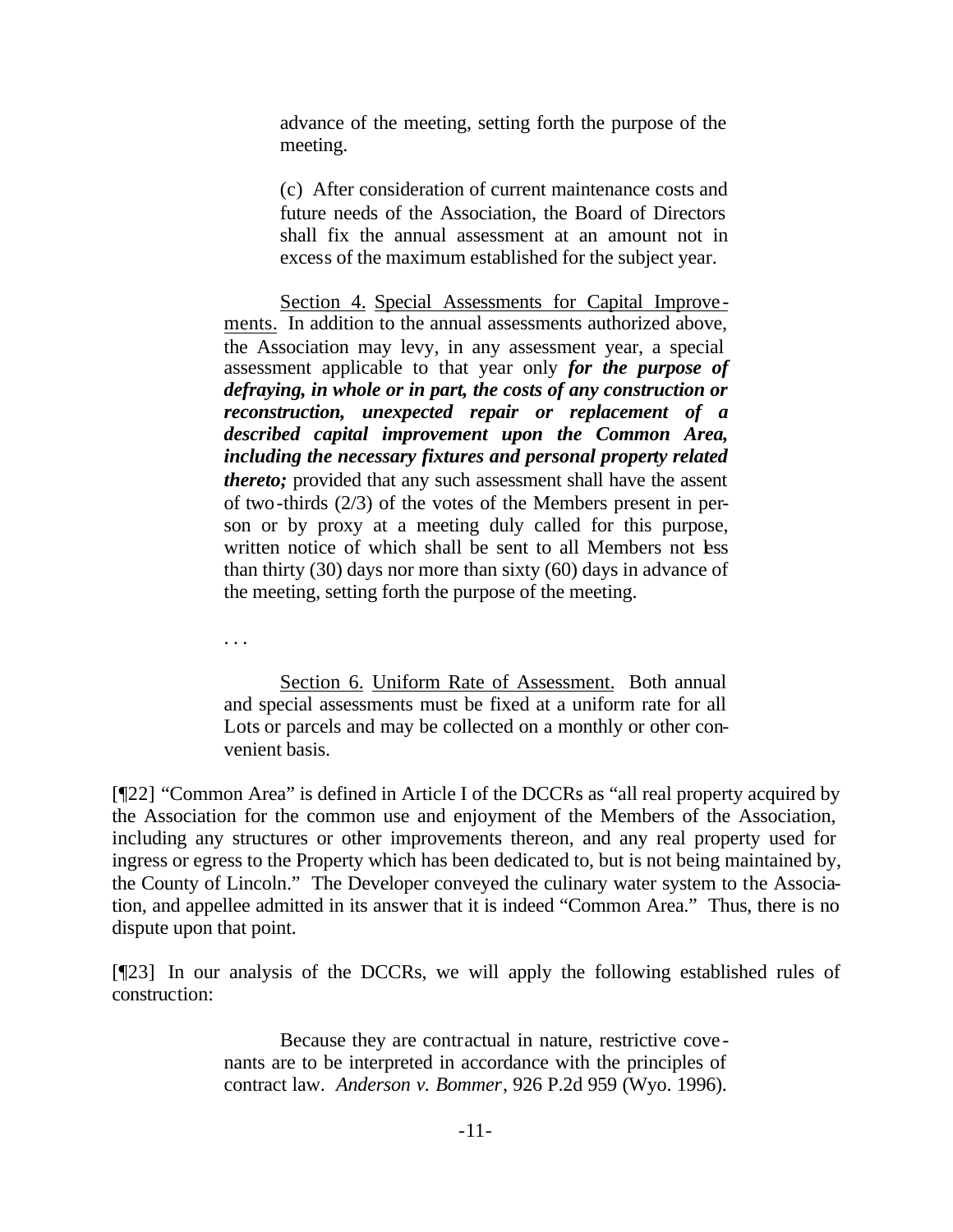We construe plain terms of a covenant, if they are sufficiently clear, without reference to any attendant facts and circumstances or extrinsic evidence. *American Holidays, Inc. v. Foxtail Owners Ass'n,* 821 P.2d 577, 579 (Wyo. 1991); *Klutznick v. Thulin*, 814 P.2d 1267, 1270 (Wyo. 1991); *Knadler v. Adams*, 661 P.2d 1052, 1053 (Wyo. 1983).

*McLain v. Anderson*, 933 P.2d 468, 474 (Wyo. 1997).

[¶24] Our review of the DCCRs indicates that they are unambiguous as a matter of law. Further, we think a fair reading of the plain language of the instrument demonstrates an assessment procedure whereby the members have expressly covenanted to pay a fixed annual assessment for the maintenance of the "Common Area" which shall be a lien upon the property. Additionally, the members have covenanted to pay an annual assessment above the fixed formula upon approval by 2/3 of the membership. Lastly, the members have expressly consented to the levy of a "Special Assessment for Capital Improvements" again upon an affirmative vote of 2/3 of the members.

[¶25] The affidavit of Roger D. Cox, Chairman of the Board of Directors of the Association, indicated that the culinary water use fee was enacted in order to repair and maintain the current water system as well as expand the system in order to provide sufficient water to all members of the Star Valley Ranch. Judging by this description of the purposes underlying the enactment of the culinary water use fee, one can only conclude that it is an assessment and most aptly labeled as a "Special Assessment for Capital Improvement." Nor would it be unreasonable to find, based upon its earlier conduct of seeking membership approval for the imposition of such a fee, that the Board had originally drawn this same conclusion. Implicit in the DCCR language that requires approval of 2/3 of the members of the Association for the imposition of a special assessment is the proposition that a special assessment cannot be levied without the requisite approval.

[¶26] The district court reached its conclusion that the appellant homeowners had expressly consented to the culinary water service fee by first interpreting the language of Section 1: "Each Owner or purchaser of any Lot or parcel shall be deemed to covenant and agree to pay to the Association (1) *annual assessments or charges, and* (2) special assessments for capital improvements" as "annual assessments *and charges* and (2) . . ." and then by finding that the water service fee was a charge that, by applying the foregoing interpretation, was expressly consented to by the members. In making its interpretation, the district court relied upon three Wyoming cases, including *Smith v. City of Casper,* 419 P.2d 704, 706 (Wyo. 1966) in which this court said, "in the multitudinous cases which have discussed interpretation of the word 'or' as 'and' and vice versa, it seems to be the general rule that the interchange can be made only when it is necessary to harmonize the provisions of a statute, give effect to all its provisions, save it from unconstitutionality, or to effectuate the obvious intent of the legislature." The district court applied this rule of interpretation to the DCCRs concluding it was necessary to harmonize the provisions of the covenants, as well as to effectu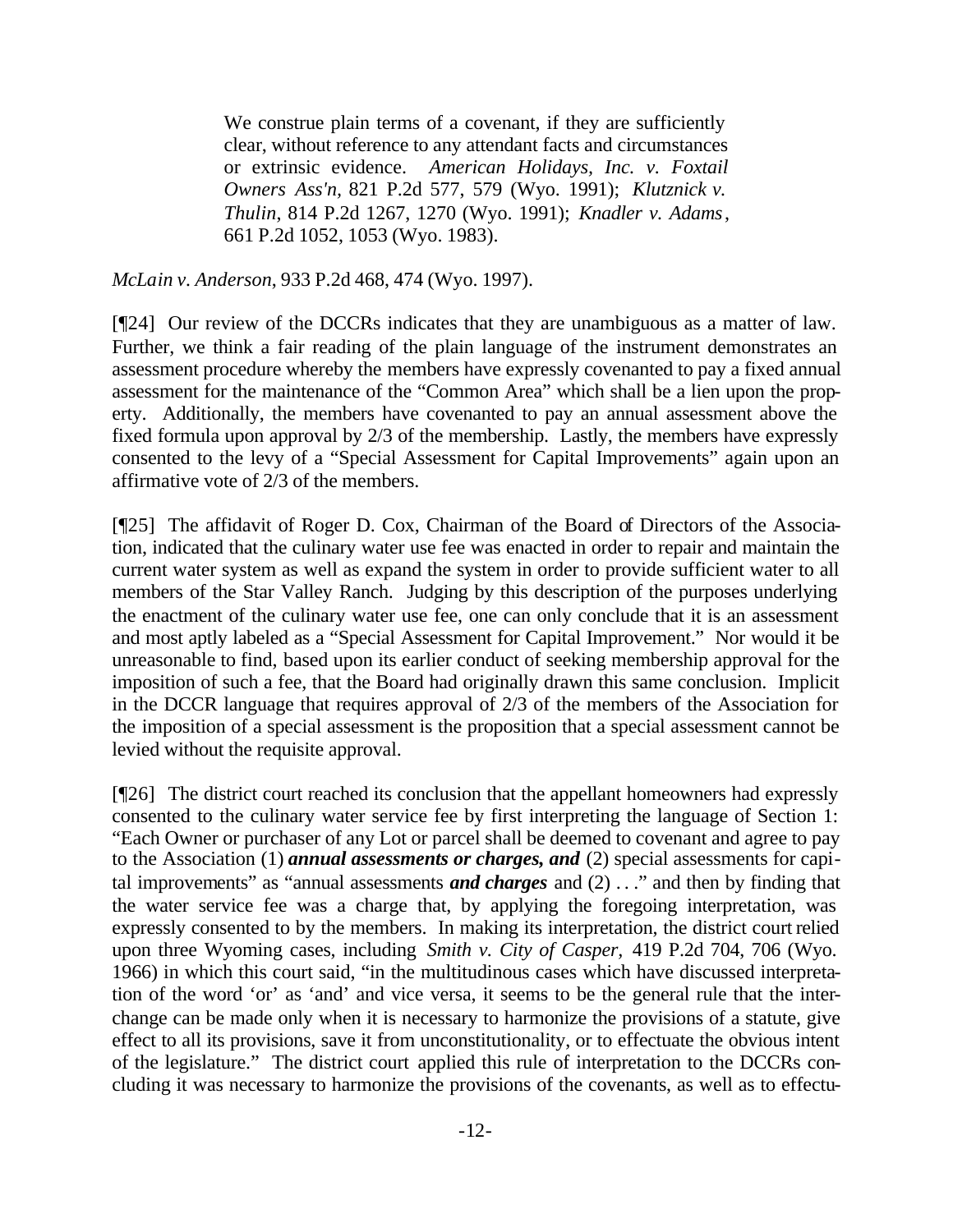ate their intent. We disagree. Generally speaking, when the terms of a contract are unambiguous, our search for the intent of the parties is confined to the language contained within the "four corners" of an integrated contract. Our standard of interpretation for contracts declares that the words used to memorialize the intent of the parties are given the plain meaning that a reasonable person, in the position of the parties, would understand them to mean. *Doctors' Co. v. Insurance Corp. of America*, 864 P.2d 1018, 1023 (Wyo. 1993); *Wangler v. Federer*, 714 P.2d 1209, 1213 (Wyo. 1986).

[¶27] Again, upon reviewing the DCCRs as a whole, we can but only conclude that "or" means "or." When viewed in context it appears the terms "assessments or charges" are simply used interchangeably as synonyms; moreover, this drafting technique is continued throughout the document. The DCCRs unambiguously set forth a system of assessments to maintain the Common Area which include only two types of levy (1) annual assessments or charges, and (2) special assessments for capital improvements. Though sympathetic to the Association Board's desire to effectuate its purpose to maintain the Common Area for the welfare and benefit of its members, courts may not rewrite contracts under the guise of interpretation. *Amoco Production Co. v. E.M. Nominee Partnership Co.,* 2 P.3d 534, 540 (Wyo. 2000). This court would be remiss if we allowed the district court's interpretation to stand in the face of the clear language of the parties' written agreement.

[¶28] Nor can we approve the district court's reasoning as applied to the instant case that:

The most significant difference between annual assessments and other charges imposed by the Association is choice. Each member of the Association has a right to choose whether or not to exercise their easement of enjoyment by using the water system owned by the Association. If their choice is to use the water system, they will be charged a culinary water use fee. If their choice is not to use the system, no fee will be charged. The annual assessment is entirely different. The membership has no choice. The annual assessment is mandatory[.]

The above analysis disregards Article V of the DCCRs entitled "Property Rights" which provides in Section 1 that "Every Owner shall have a right and easement of enjoyment in and to the Common Area and such easement shall be appurtenant to the respective Lot or parcel for which each owner holds such interest and shall pass with the title to every assessed Lot or parcel, subject to the following provisions  $\ldots$ <sup>5</sup> According to this language, the members have a property right in and to the Common Area, such as the culinary water system, subject in subsection (d) to the right of the Association to suspend the member's right to use of the

<sup>&</sup>lt;sup>6</sup> Article V Section 1(b) outlines the right of the Association to charge reasonable admission and "other fees for the use of any *recreational facility situated upon* the Common Area." Judging by this language and the DCCRs as a whole this subsection is not applicable to the culinary water use fee.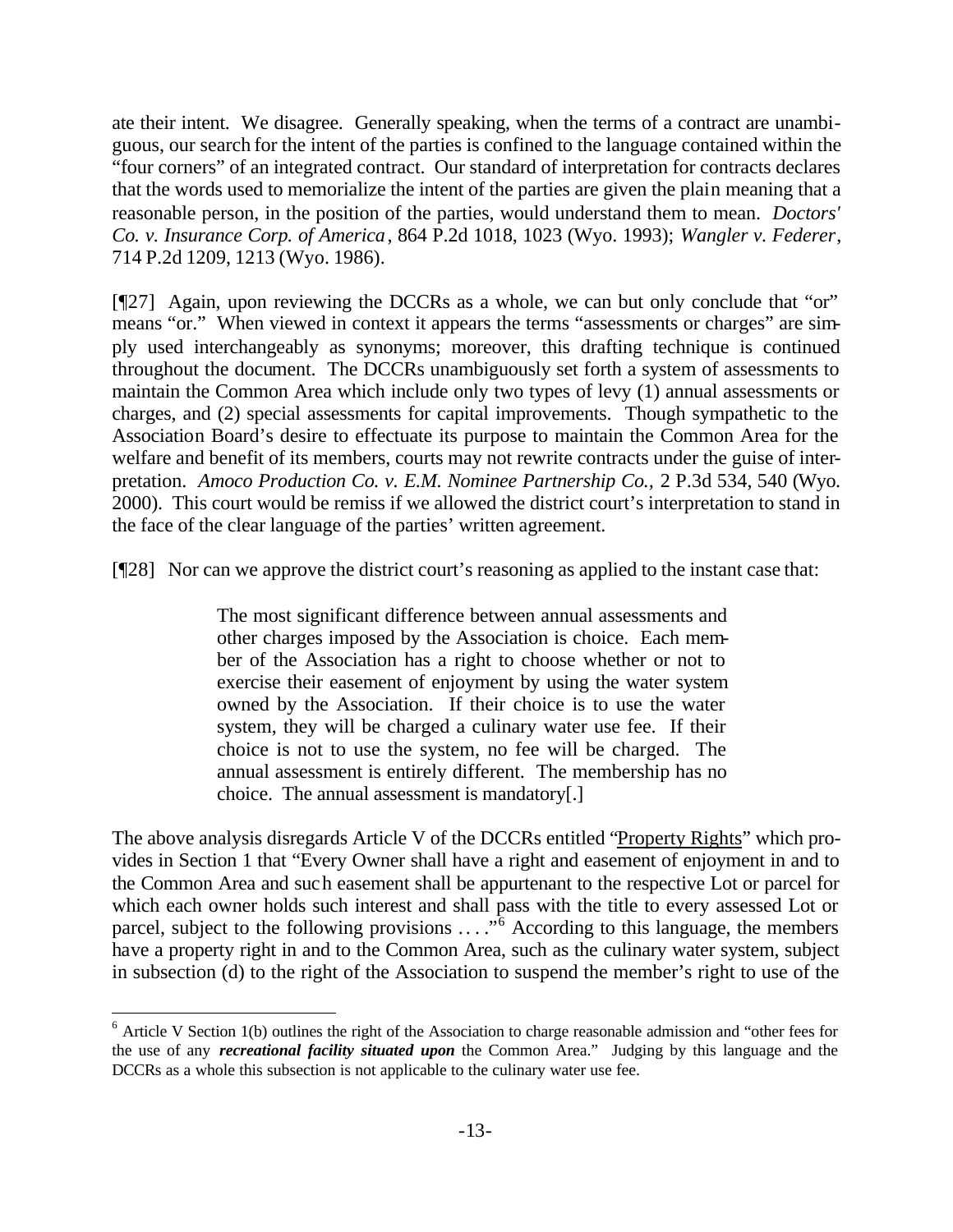common facilities for any period during which any *assessment* against his Lot or parcel remains due and unpaid.

[¶29] While the district court's analysis may be appropriate to true optional services provided by the Association, such as the garbage disposal fee also established by Resolution No. 2, it is not applicable to use of the Common Area. The owners' property rights in the Common Area, the system of assessments the very purpose of which is to maintain the Common Area, and the applicable assessment imposition and enforcement mechanisms, are all established and governed by controlling language found throughout the DCCRs primarily within Articles V and VI. There is simply no further "choice" available to either party on these subjects; rather they are bound by the choice made to enter into their express written contract.

[¶30] Lastly, the Association contends that the homeowners expressly acquiesced to the imposition of a water use fee by their acknowledgments and signatures on various HUD property reports issued pursuant to the Interstate Land Sales Full Disclosure Act, 15 U.S.C. § 1700 *et seq*.<sup>7</sup> Appellee alleges that each of these reports contained a "Water" section which explained the Star Valley Ranch culinary water system and the charges that would be imposed upon hookup. Apparently, some of the appellants' HUD reports contained the language, "the annual cost for use of water is estimated at \$15; this charge will be determined by the property owners' association," while the other appellants' HUD reports stated, "the use fees will be determined by the property owner's association." We assume the HUD property reports, as represented by appellee, do not affect our foregoing analysis of the parties' contract because the HUD reports were not incorporated by reference in any of the controlling contractual documents. The Fifth Circuit has efficiently articulated the Act thusly:

> The underlying purpose of the Interstate Land Sales Full Disclosure Act (the Act) is to insure that a buyer, prior to purchasing certain kinds of real estate, is informed of facts which will enable him to make an informed decision about purchasing the property. *Paquin v. Four Seasons of Tennessee, Inc*., 519 F.2d 1105, 1109 (5th Cir. 1975). To accomplish this purpose the Act imposes certain requirements on developers who use any means or instruments of interstate commerce to sell or lease lots in a "subdivision." In particular, 15 U.S.C.A.  $\S 1703(a)(1)$ makes it unlawful for such a developer "to sell or lease any lot

<sup>&</sup>lt;sup>7</sup> We note with some exasperation that appellee expends at least six pages of its appellate brief discussing and arguing the language and effect of the aforementioned HUD property reports; it specifically directs this court in its brief to the record volume containing such reports, yet inexplicably fails to designate that volume of the record to this court for review. Nor did we independently find those reports located elsewhere in the voluminous designated record. Certainly, we could have acquired the applicable volume, but conclude that the HUD reports themselves are not indispensable to our resolution of the issue.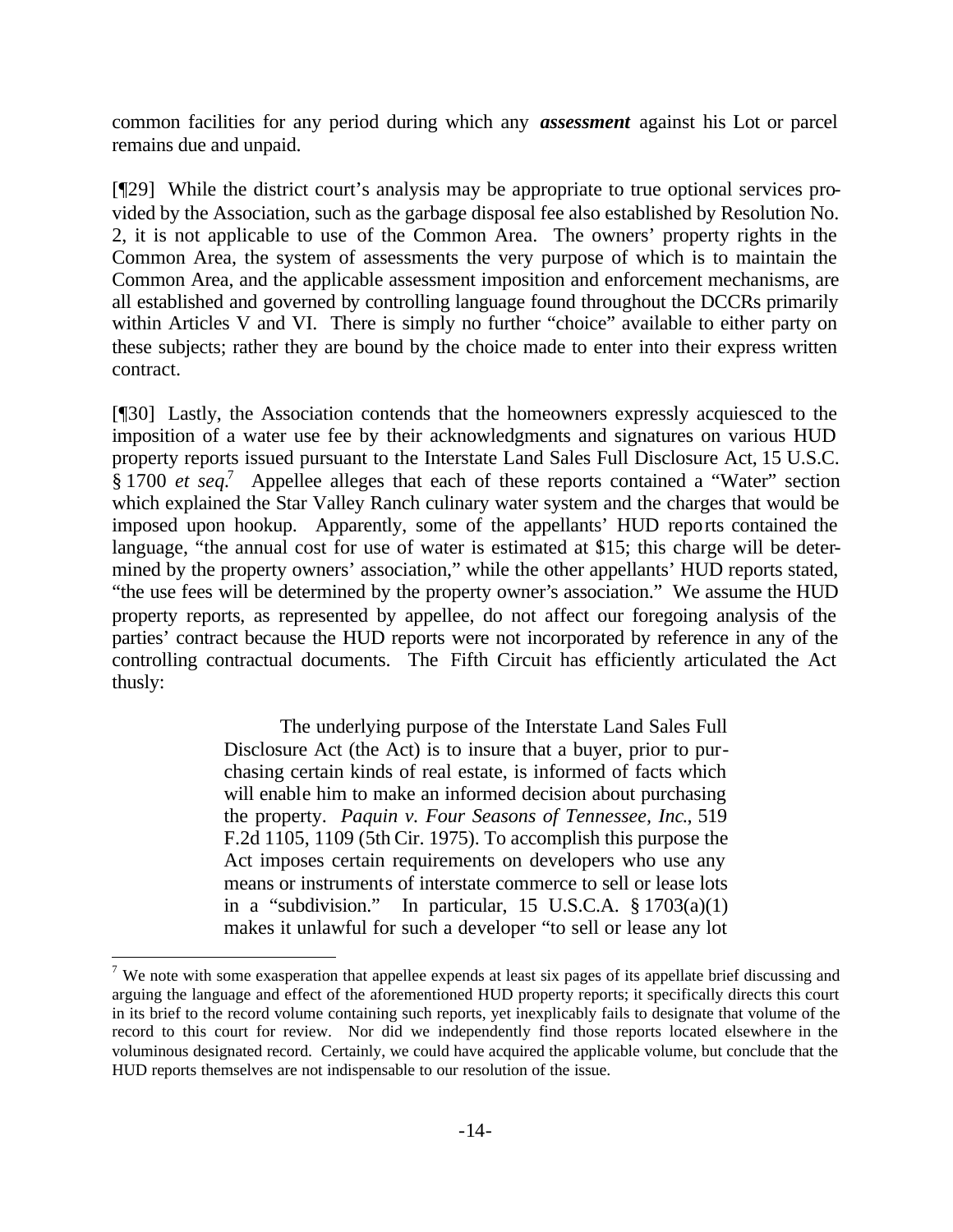in any subdivision unless . . . a printed property report . . . is furnished to the purchaser in advance of the signing of any contract or agreement for sale or lease by the purchaser." If the requirements of  $\S 1703(a)(1)$  are not met,  $\S 1703(b)$  gives the purchaser a right of rescission. Section 1709(b)(1) gives the purchaser the right to sue a developer who violates  $\S$  1703(a) and § 1719 gives the United States district courts jurisdiction over such suits. An action brought under  $\S$  1709(b)(1) to enforce the right created by § 1703(b) must be brought within two years after the violation occurs. 15 U.S.C.A. § 1711;  $McCaffrey$  v. Diversified Land Co., 564 F.2d 1241 ( $9<sup>th</sup>$  Cir. 1977); *Jacobsen v. Woodmoor Corp.,* 400 F. Supp. 1 (W.D.Mo. 1975).

*Law v. Royal Palm Beach Colony, Inc., 578 F.2d 98, 99-100 (5<sup>th</sup> Cir. 1978) (footnotes omit*ted).

[¶31] We think it is clear that the homeowners signed the HUD reports as acknowledgement of their receipt to evidence the Developer's compliance with the requirements of the Act. Furthermore, our research discloses few cases in which HUD property reports have been analyzed apart from the requirements of the Act and in the context of the parties' contractual relationship.<sup>8</sup> The courts in cases which integrated the HUD reports into the parties' contract specifically found that the contract on its face made explicit reference to the HUD reports. *See Correa v. Pecos Valley Development Corp.,* 617 P.2d 767 (Ariz.App. 1980); *Marriot v. Harris,* 368 S.E.2d 225 (Va. 1988); *High Knob Associates v. Douglas,* 457 S.E.2d 349 (Va. 1995). No one in the instant case has alleged such facts, nor do we find any reference to the HUD reports in either the DCCRs or by-laws. The DCCRs, by-laws, and articles of incorporation comprise the parties' integrated agreement.<sup>9</sup> Moreover, viewing the HUD reports in light of the provisions of the subsequent written contract, rather than unequivocally supporting appellee's view that the homeowners were on notice of the Association's intent to charge a water use fee and acquiesced to such a charge, one in the homeowners' position could reasonably have concluded that the system of assessments outlined in the DCCRs and the Association's by-laws incorporated the charge. In any event, we find the HUD property reports are extrinsic to the parties' subsequent express integrated contract and consequently reject the appellee's argument. "Under the parol evidence rule, neither oral testimony nor prior written agreements are admissible to explain or vary the terms of a fully integrated written contract." *Resource Technology Corp. v. Fisher Scientific Co.,* 924 P.2d 972, 976

<sup>&</sup>lt;sup>8</sup> This court found a financial statement appended to a HJD property report to be a memorandum of the parties' oral agreement to pay a sales commission sufficient to satisfy the statute of frauds in *Richardson v. Schaub,* 796 P.2d 1304, 1310 (Wyo. 1990) (Urbigkit, C.J. dissenting).

<sup>&</sup>lt;sup>9</sup> We do not intend to imply by this holding that developers may not be bound by the representations they make in HUD property reports.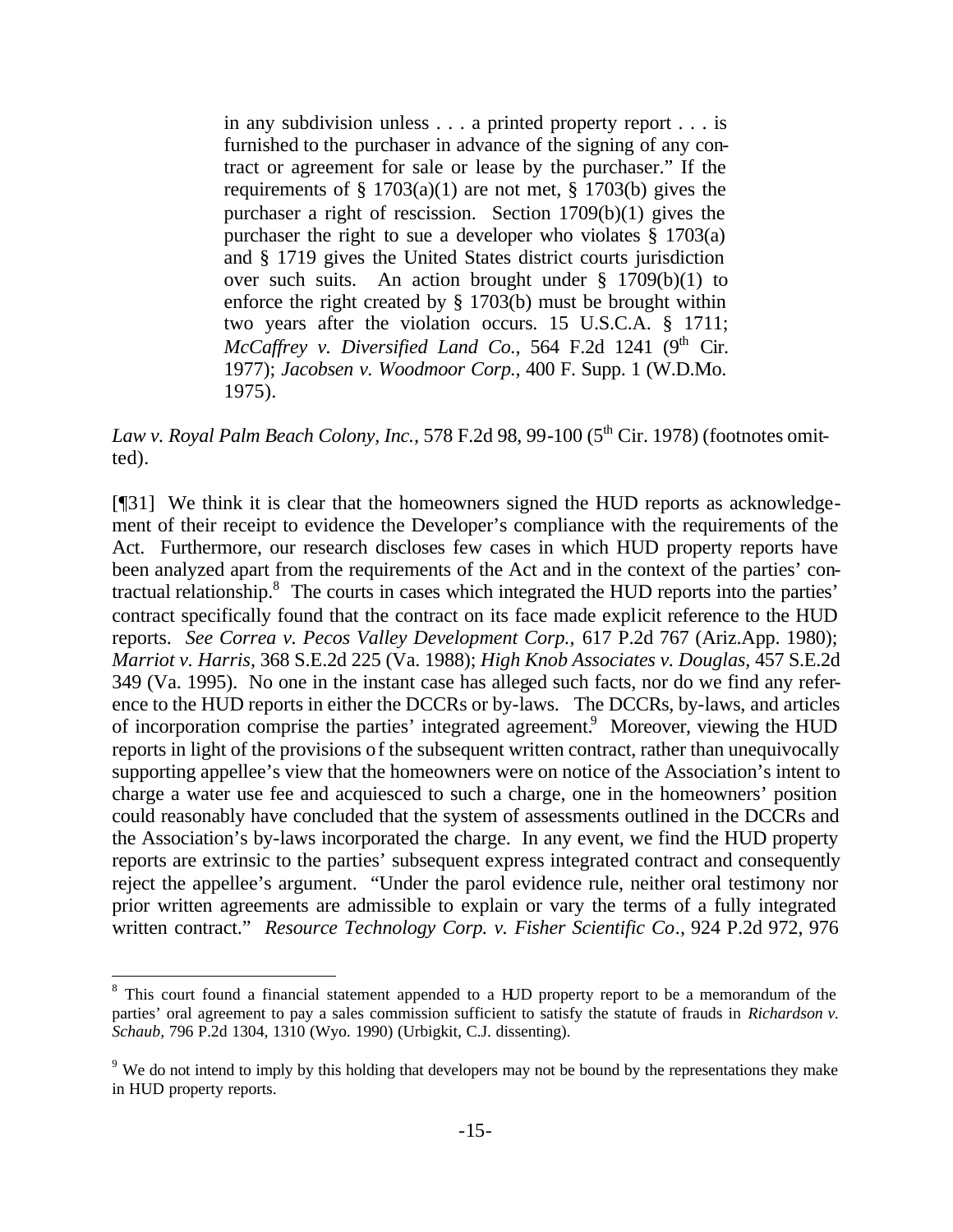(Wyo. 1996) (applying *Gemini Equipment Co. v. Pennsy Supply, Inc*., 595 A.2d 1211, 1215 (Pa.Super. 1991)).

[¶32] Ultimately, we conclude that the district court erred in its interpretation of the parties' contract including the specific applicable provisions of the DCCRs. We find that the culinary water use fee has been levied to maintain the "Common Area" of the Star Valley Ranch, *i.e.* the culinary water use system; as such it is an assessment in excess of the maximum allowable under the applicable covenants. Consequently, we hold that the Association cannot impose the culinary water use fee unless 2/3 of its members approve such an action. We therefore reverse the case, vacate the district court's entry of summary judgment for appellee Association, order summary judgment be entered in favor of appellant homeowners Goglio *et al*., and authorize any other proceedings not inconsistent with this opinion.

## *Case No. 00-257*

[¶33] In this case, appellant homeowners claim the district court erred by 1) failing to impose a harsher sanction upon the Association's attorney, David Palmerlee, and 2) imposing a sanction upon their own attorney, Robert Logan, when no motion for sanctions had been made against him, nor had the court on its own motion entered an order to show cause. The issues in the case arise from allegations made in the Association's motion to dismiss. The motion alleged judicial error in *Goglio I* premised upon attorney misconduct, *i.e*. preparing the order for summary judgment with the knowledge that the district court's decision was based upon a repealed statute and failing to disclose the repealed statute to the court. *See* fn. 3. Our review of the record indicates that Mr. Logan complied with the requirements of W.R.C.P.  $11(c)(1)(A)$  by requesting that Mr. Palmerlee withdraw the Motion to Dismiss prior to seeking the judicial sanction.

[¶34] After correspondence between the attorneys and advance service of the proposed Rule 11 Motion on Mr. Palmerlee (thus satisfying the "safe harbor" provision of the Rule) on September 22, 1999, Mr. Logan filed the motion requesting sanctions. It alleged that Mr. Palmerlee violated Rule 11 by misrepresenting to the court that he had conducted a reasonable inquiry into the allegations of judicial error and professional misconduct prior to signing the Motion to Dismiss; that the contentions in the Motion did not have evidentiary or legal support; and that the Motion was presented for the purposes of harassment and increasing the cost of litigation. The Homeowners' Rule 11 Motion asked for the attorney's fees generated to bring the motion and necessary to deter repetition of such conduct. The hearing on the sanctions motion was reset, then vacated, and ultimately was not held.

[¶35] On July 19, 2000, the district court entered an order captioned "Order for Sanctions." It read:

> In this case Counsel for Defendant accused Counsel for Plaintiff of "acting improperly" in previous litigation between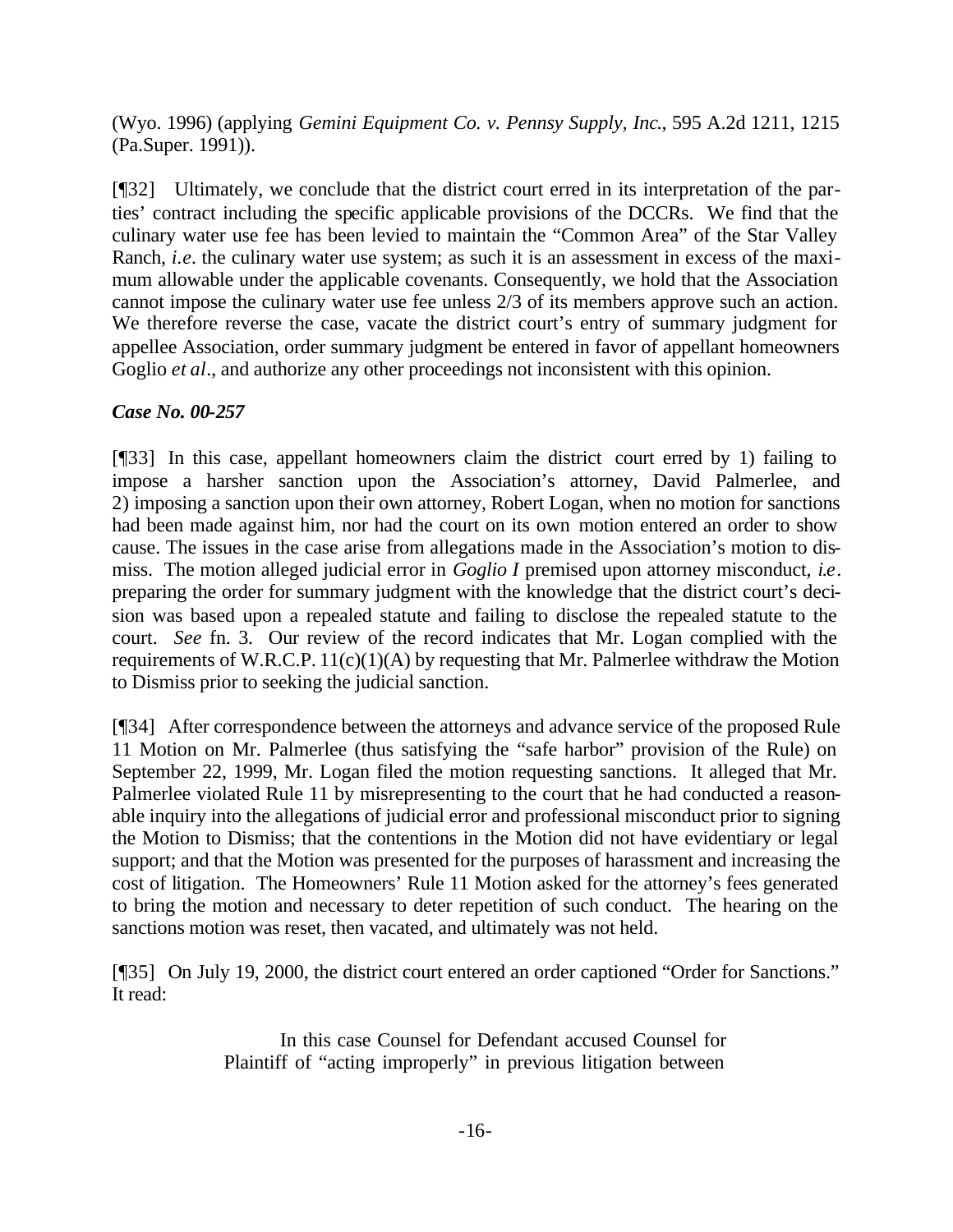the parties, i.e., in the so-called Goglio I litigation. Counsel for Plaintiff seeks sanctions against opposing Counsel.

Therefore, the following sanctions are entered:

l

1. Counsel for Defendant shall apologize to Counsel for Plaintiff for accusing him of improper and unethical conduct.

2. In the future, if either Counsel accuses the other of improper conduct without having an unimpeachable factual foundation for the accusation, the accuser shall be cited for contempt.<sup>[10]</sup>

In a letter dated August 3, 2000, Mr. Palmerlee sent the following "apology" to Mr. Logan, "Dear Bob: Incident to the Court's Order of July 12, 2000, [sic] please accept my sincere apologies for whatever allegations you found to be offensive and unfounded. Yours truly, David F. Palmerlee."<sup>11</sup> It is from the court's order that the Homeowners appeal.

[¶36] Initially, we note that only the homeowners, Goglio *et al.*, have filed a notice of appeal with this court. We recently addressed our jurisdiction to hear an appeal from the imposition of sanctions when only the client, and not also the sanctioned attorney, has appealed in *Welch v. Hat Six Homes,* 2002 WY 81, 47 P.3d 199 (Wyo. 2002). Within that opinion, we announced the rule that, when the award of sanctions is against the attorney, clients do not possess the requisite interest, pecuniary or otherwise, to support standing. *Welch*, ¶12 (citing *Estate of Bishop v. Bechtel Power Corp.*, 905 F.2d 1272, 1976 (9<sup>th</sup> Cir. 1990)). In those circumstances, it is the attorney's interest that is at stake, and it is the attorney who should bring the appeal in his own name. *Welch*, ¶13. When the attorney fails to file a notice of appeal in his name, W.R.A.P. 2.07 and 1.03 have not been satisfied, and this court lacks jurisdiction to hear and decide the issue.

[¶37] However, in *Welch,* we also specifically recognized the narrow exception to the foregoing rule that applies when it is objectively clear from the court's order that it *only* applies to the attorney and not the client. We stated that designation of such an order provides sufficient evidence, by implication, of the attorney's intention to take an appeal from the order of sanctions. *Welch*, ¶14 (quoting *Laurino v. Tate, 220 F.3d 1213, 1218* (10<sup>th</sup> Cir. 2000)). Judging by the notice of appeal in this action, it is unclear that Mr. Logan intended to take an appeal from the order of sanctions as it applied to him. It is captioned only in the clients' names, and much of the argument in the appellants' brief addresses the injury to the clients from the district court's denial of the requested sanctions. Therefore, it seems appar-

<sup>&</sup>lt;sup>10</sup> Though the issue has not been raised, it is questionable whether this order complies with W.R.C.P. 11(c)(3).

 $11$  Presumably, Mr. Logan found the allegation that he had committed professional misconduct by deliberately and consciously misleading the court to be offensive and unfounded.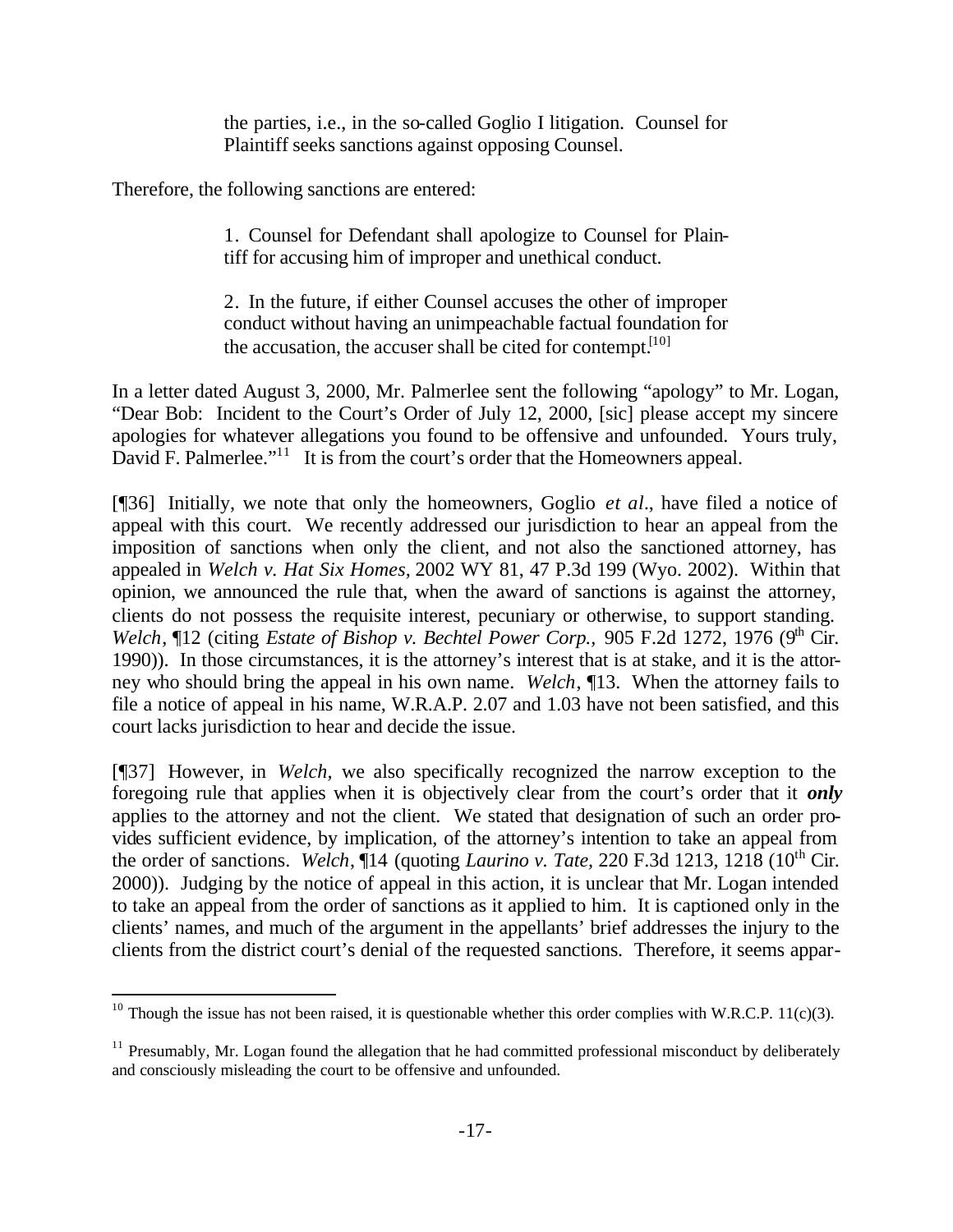ent that he is not a party to this appeal. His clients do not have standing to appeal the imposition of sanctions as they apply to him. Especially so when, in doing so, they assert a violation of their attorney's due process rights. Thus, the appellants' second issue "whether *Appellant* Logan's due process rights were violated" by the imposition of sanctions against him is not before this court, and we have no jurisdiction to decide such an issue.<sup>12</sup>

[¶38] However, the clients certainly have standing and are proper parties to appeal the district court's grant of sanctions against opposing counsel which did not include the relief requested, including a grant of attorney's fees generated defending the Motion to Dismiss which they allege was sanctionable under W.R.C.P. 11. We apply an abuse of discretion standard in reviewing an award of sanctions. *Bender v. Phillips,* 8 P.3d 1074, 1077 (Wyo. 2000); *Rodgers v. Rodgers,* 627 P.2d 1381, 1383 (Wyo. 1981). A court does not abuse its discretion unless it acts in a manner which exceeds the bounds of reason under the circumstances. In determining whether there has been an abuse of discretion, the ultimate issue is whether or not the court could reasonably conclude as it did. An abuse of discretion has been said to mean an error of law committed by the court under the circumstances. *Rodgers* at 1383.

[¶39] Appellants contend, in regard to the district court's order, that Mr. Palmerlee apologized to Mr. Logan and that: "The apology for accusing counsel of 'acting improperly' does not address the misrepresentations to the court or the filing of frivolous claims resulting in delay and increased cost of litigation. The sanctions should have addressed the conduct that gave rise to the abuse of process and increased costs, not to make Logan feel better. Logan was not the party harmed by the delay and expense of defending the frivolous allegations." While we find some merit in the clients' argument, nonetheless Rule  $11(c)(2)$  specifically provides:

> A sanction imposed for violation of this rule shall be limited to what is sufficient to deter repetition of such conduct or comparable conduct by others similarly situated. Subject to the limitations in subparagraphs (A) and (B), *the sanction may consist of, or include, directives of a nonmonetary nature* **. . . .**"

Additionally, this court has specifically encouraged district courts to consider the imposition of nonmonetary sanctions in *Caldwell v. Cummings,* 2001 WY 106, ¶14, 33 P.3d 1138, ¶14 (Wyo. 2001). We cannot say that the district court abused its discretion in awarding a nonmonetary sanction, *i.e*. the admonition that attorney Palmerlee apologize to attorney Logan.

 $12$  To the extent that paragraph 2 of the district court's order is a "sanction" upon Mr. Logan, rather than merely a warning or the court's attempt to control conduct within its courtroom, it is clear that under W.R.C.P.  $11(c)(1)(B)$  sanctions cannot be imposed upon the court's own motion without a prior "order to show cause" served upon the attorney.